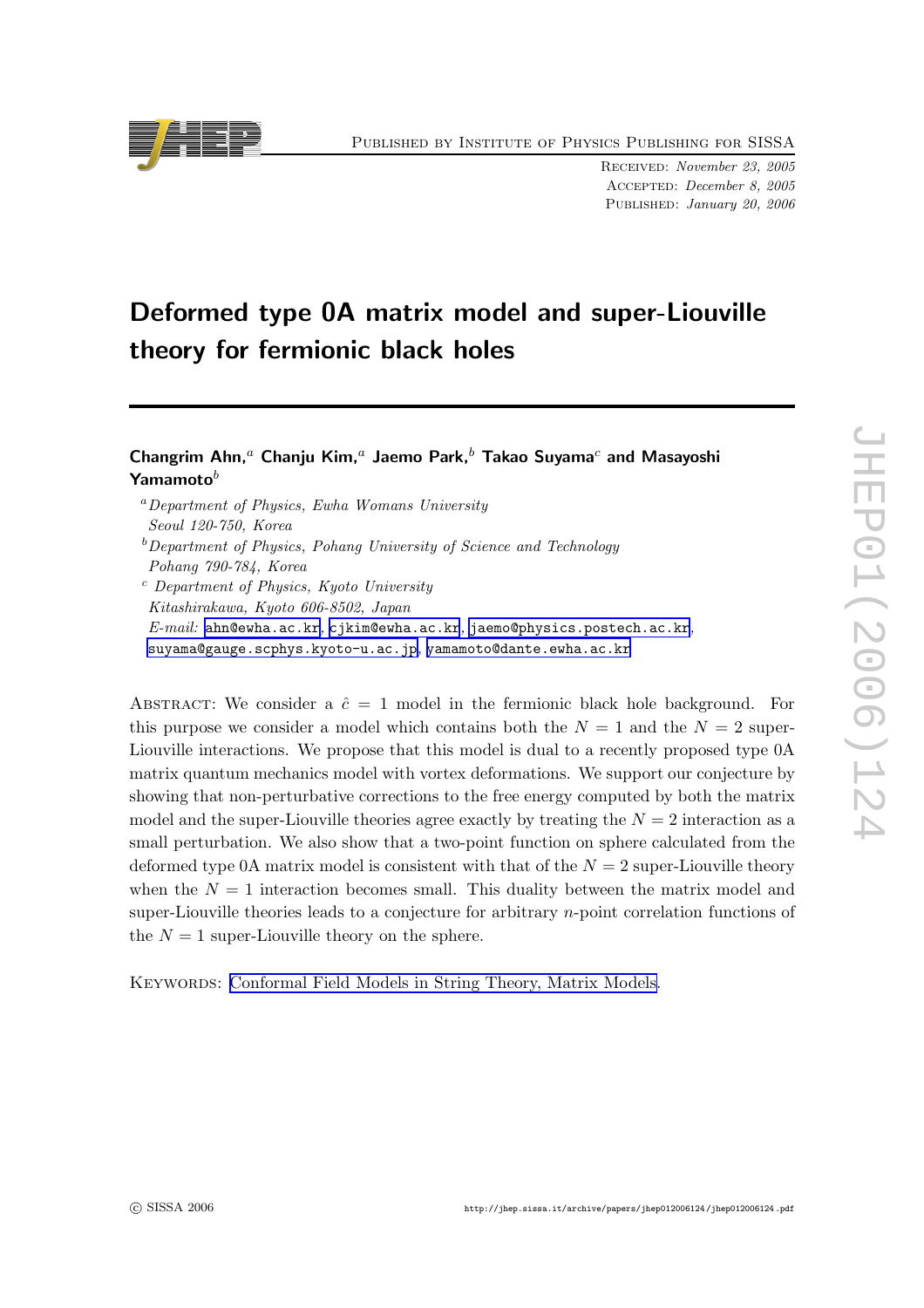### Contents

|    | 1. Introduction                                |                                                | 1  |
|----|------------------------------------------------|------------------------------------------------|----|
| 2. | Deformed type 0A matrix quantum mechanics      |                                                | 3  |
|    |                                                | 2.1 Perturbative expansion of the free energy  | 3  |
|    | $2.2^{\circ}$                                  | Non-perturbative corrections                   | 5  |
| 3. | Coupled model of the $N = 1$ and $N = 2$ SLFTs |                                                | 7  |
|    |                                                | 3.1 $N = 1$ SLFT with the winding perturbation | 7  |
|    | $3.2\,$                                        | Non-perturbative corrections                   | 8  |
|    | 3.3 <sub>1</sub>                               | Two-point functions of the $N = 2$ SLFT        | 11 |
|    | 4. Conclusion                                  |                                                | 12 |
|    | A. Two-point functions of the $N = 1$ SLFT     |                                                | 13 |
|    | B. Two-point functions of the $N = 2$ SLFT     |                                                |    |

#### 1. Introduction

Low dimensional (super-)string theories, minimal conformal field theories (CFTs) coupled with world sheet quantum (super-)gravity [[1\]](#page-15-0) have been actively studied mainly because they can be toy models useful to test many interesting conjectures which are difficult to deal with in higher dimensions. Such dualities as holography and open/closed string duality can be quantitatively confirmed by calculating rigorously various amplitudes from both the world sheet formulations and their dual matrix models. Another important application of the (super-)Liouville theories is to investigate black hole physics. One of crucial developments is that 2D euclidean black hole constructed by a coset CFT  $SU(2, R)/U(1)$  [\[2\]](#page-15-0) is dual to the sine-Liouville theory [[3](#page-15-0)].

Dual matrix model for the black hole is provided by Kazakov, Kostov, and Kutasov [\[4\]](#page-15-0). These authors have investigated the  $c = 1$  matter CFT coupled with the Liouville theory which is perturbed by the sine-Liouville interaction. When the cosmological constant, the coefficient of the Liouville interaction, is much bigger than that of the sine-Liouville interaction, the model is basically the  $c = 1$  string theory and described by conventional matrix quantum mechanics. The opposite limit in which the sine-Liouville interaction dominates describes the Witten's 2D euclidean black hole. The corresponding matrix model can be constructed by adding vortex operators to the matrix quantum mechanics.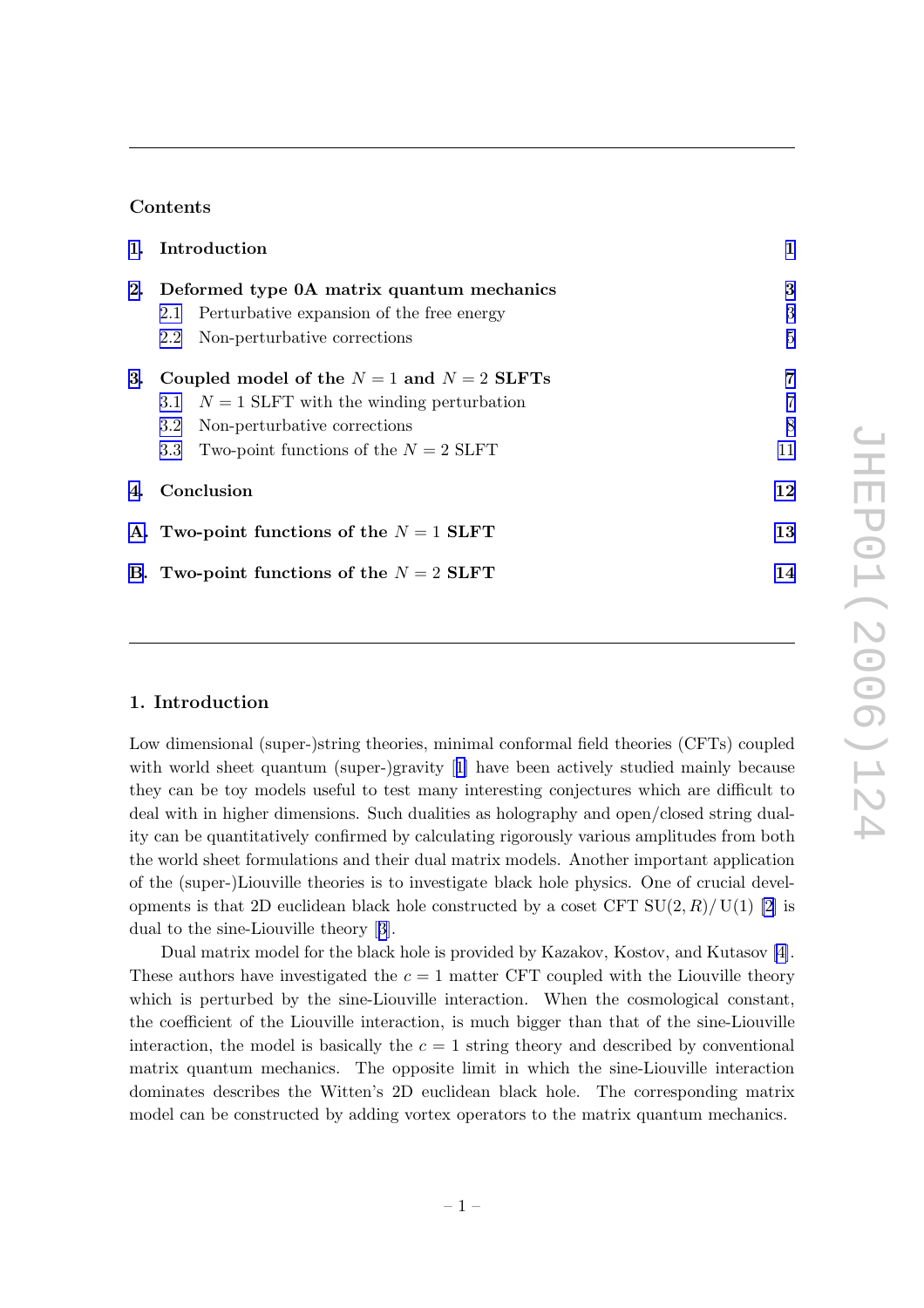This conjecture is proved by computing the free energies of both theories directly. The free energy of the deformed matrix model with infinite number of vortex deformations is identified with the  $\tau$ -function of the Toda chain hierarchy. Allowing only the sine-Liouville perturbation, the hierarchy is simplified to the Toda equation, which can be solved exactly to find the free energy as a function of the cosmological constant and the coefficient of the sine-Liouville interaction. The free energy can be expressed in terms of an infinite sum of correlation functions of the sine-Liouville interaction terms. Using G. Moore's conjecture for the correlation functions [\[5\]](#page-16-0), one can sum up the infinite terms to derive the free energy which agrees with the matrix model result.

The dual matrix model for the coupled Liouvile theory is further confirmed by Alexandrov, Kazakov and Kutasov who computed non-perturbative corrections of both theories [\[6\]](#page-16-0). The free energy of a string theory is given by the genus expansion

$$
F_{\text{pert}} = \sum_{g=0}^{\infty} g_s^{2g-2} f_g \tag{1.1}
$$

where  $g_s$  is the string coupling constant and  $g$  is the genus of the Riemann surfaces. This perturbative free energy is corrected by non-perturbative effects which are given as a form of

$$
F_{\text{non-pert}} \approx C g_s^{f_A} e^{-f_D/g_s}.\tag{1.2}
$$

These effects are the exponentiation of the disk partition sum of the D-instanton. To work out the non-perturbative effects in the Liuoville theory is a difficult task because the understanding of the D-brane involves the strong coupling effect as  $g_s \sim \exp(Q\phi)$  with  $\phi$  representing Liouville direction. This problem was solved by [\[7](#page-16-0), [8](#page-16-0)] where the extended (FZZT) and localized (ZZ) branes were found. For the Liouville theory, the leading nonperturbatve correction is given by the fundamental ZZ-brane and consistent with the matrix model result.

In this paper we generalize these developments to the supersymmetric theories. The matrix model for the fermionic black holes has been constructed by adding vortex deformations to the type 0A matrix quantum mechanics [\[9\]](#page-16-0). Because the type 0A matrix model is dual to the  $\hat{c} = 1$  conformal matter coupled by the  $N = 1$  super-Louville field theory (SLFT) [\[10](#page-16-0)] and the fermionic black hole to the  $N = 2$  SLFT [\[11](#page-16-0)], it is natural to conjecture that the deformed type 0A matrix model is dual to the  $N = 1$  super-Louville theory perturbed by the  $N = 2$  SLFT interaction.

We support our conjecture using many recent developments on the SLFT theories. For the  $N = 1$  SLFT, the structure constants [\[12, 13\]](#page-16-0) and boundary one-point functions [\[14](#page-16-0), [15\]](#page-16-0) have been calculated. Similar results for the  $N = 2$  SLFT have been obtained in [[16](#page-16-0) – [23](#page-16-0)]. Using these results, we will calculate the free energy of the coupled SLFT and nonperturbative corrections due to the D-branes and show that they agree with the deformed type 0A matrix model results.

This paper is organized as follows: In section [2](#page-3-0) we calculate the free energy and non-perturbative corrections of the deformed type 0A matrix model based on [\[9\]](#page-16-0). The  $N = 1$ SLFT perturbed by the  $N = 2$  SLFT interaction is defined in section [3](#page-7-0). To compare with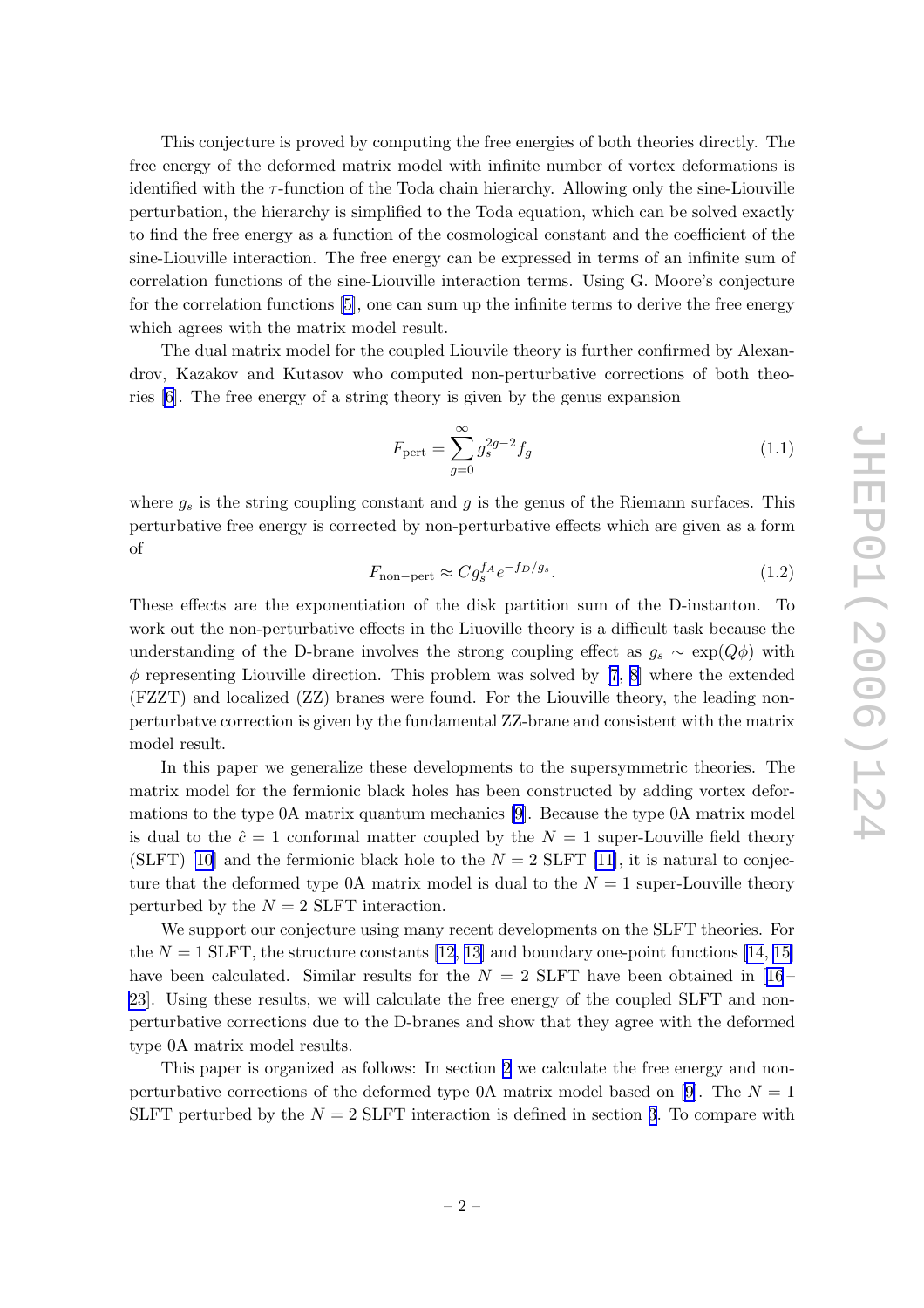<span id="page-3-0"></span>matrix model results, we compute the non-perturbative corrections based on the boundary one-point functions of the  $N = 1$  SLFT and a bulk two-point function of the  $N = 2$  SLFT. We conclude the paper with discussions and open questions in section [4.](#page-12-0) We provide necessary formulae of the  $N = 1$  and  $N = 2$  SLFTs in the appendices.

#### 2. Deformed type 0A matrix quantum mechanics

#### 2.1 Perturbative expansion of the free energy

In this section, we set  $\alpha' = 1/2$ . A matrix model of the type 0A string theory in two dimensions without R-R flux is proposed [\[10\]](#page-16-0)

$$
S_{0A} = \int dt \,\text{Tr}\left[ |Dt|^2 - |t|^2 \right]. \tag{2.1}
$$

Here t is an  $N \times N$  complex matrix and  $Dt$  is the covariant derivative. We will consider the case in which the time direction is compactified on  $S^1$  with radius R, so there are two non-trivial Wilson loops Tr $\Omega$ , Tr $\tilde{\Omega}$  for two gauge fields. As in [\[4\]](#page-15-0), one can deform the type 0A matrix model (2.1) as follows [[9](#page-16-0)]:

$$
S = S_{0A} + \sum_{n \neq 0} \left[ \lambda_n \operatorname{Tr} \Omega^n + \tilde{\lambda}_n \operatorname{Tr} \tilde{\Omega}^n \right].
$$
 (2.2)

When the parameters are given by

$$
\lambda_{\pm 1} = \tilde{\lambda}_{\pm 1} = \lambda, \qquad \lambda_{n \neq \pm 1} = \tilde{\lambda}_{n \neq \pm 1} = 0,\tag{2.3}
$$

this corresponds to a matrix model of Witten's black hole in type 0A string theory.

When  $\lambda_n = \tilde{\lambda}_n$ , the partition function of the deformed matrix model is factorized as follows,

$$
Z_{0A}(\lambda,\mu) = \sum_{N=0}^{\infty} e^{2\pi R\mu N} \int D\Omega D\tilde{\Omega} Dt \ e^{-S}
$$
  
=  $Z_{+}(\lambda,\mu) \cdot Z_{-}(\lambda,\mu).$  (2.4)

Moreover, when the condition (2.3) holds, the free energy of each factor defined by  $F_{\pm}(\lambda,\mu)$  $:= \log Z_{\pm}(\lambda, \mu)$  satisfies the following non-linear differential equation,

$$
\frac{1}{4}\lambda^{-1}\partial_{\lambda}(\lambda\partial_{\lambda}F_{\pm}(\lambda,\mu')) + \exp\left[-\sin^{2}(\partial_{\mu'}F_{\pm}(\lambda,\mu')\right] = 1, \tag{2.5}
$$

where  $\mu' = \mu/2$ . From now on, we will drop the prime.

One can solve this equation at least perturbatively, by using the free energy at  $\lambda = 0$ 

$$
F_{\pm}(\lambda = 0, \mu) = -\frac{1}{4} \operatorname{Re} \int_0^{\infty} \frac{dt}{t} \frac{e^{-it\mu}}{\sinh(t/2)\sinh(t/4R)} \mp \frac{i}{4} \operatorname{Im} \int_0^{\infty} \frac{dt}{t} \frac{e^{-it\mu}}{\sinh(t/2)\cosh(t/4R)},
$$
\n(2.6)

as a boundary condition. For the tree level free energy  $F_{\pm,0}(\lambda,\mu)$  the susceptibility

$$
\chi_{\pm,0} = \partial_{\mu}^{2} F_{\pm,0} = -\frac{2R}{1-R} \log \lambda + X_{\pm,0}(y), \tag{2.7}
$$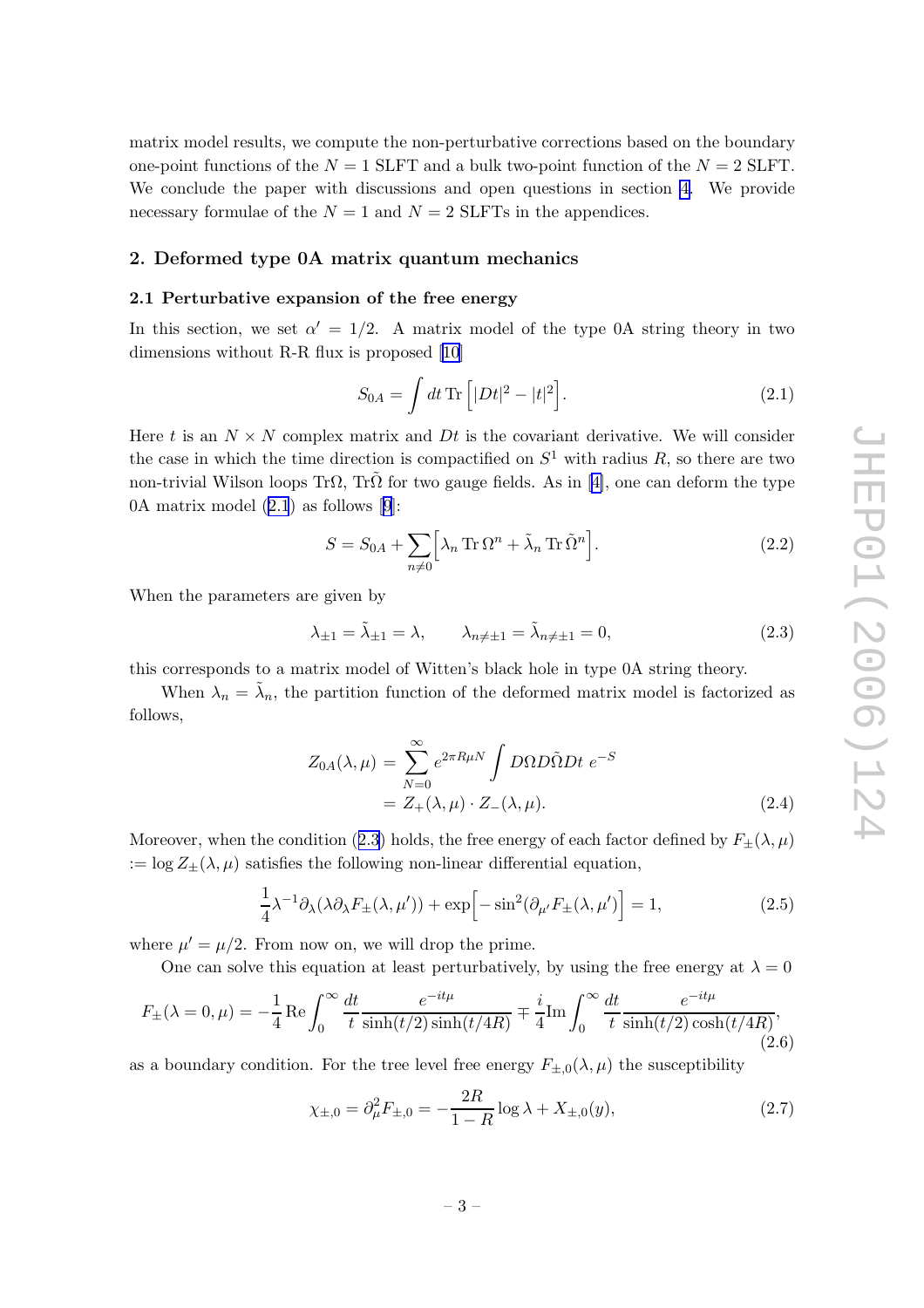<span id="page-4-0"></span>satisfies the following differential equation

$$
(y\partial_y)^2 X_{\pm,0}(y) + 4(1-R)^2 \partial_y^2 e^{-X_{\pm,0}(y)} = 0,
$$
\n(2.8)

where  $y = \mu/\lambda^{1/(1-R)}$ . The solution is

$$
y = e^{-X_{\pm,0}/2R} - (2R - 1)e^{(1-2R)X_{\pm,0}/2R}.
$$
\n(2.9)

From this we can derive

$$
\chi_{\pm,0}(\lambda,\mu) = -2R\log\mu + 2R\log(1-s)
$$
\n(2.10)

where

$$
\frac{s}{(1-s)^{2-2R}} = (2R-1)\mu^{2R-2}\lambda^2.
$$
\n(2.11)

Notice that this result is the same as that of  $[4]$  if we rescale R to  $2R$ .

Eq. (2.10) can be used to expand the susceptibility  $\chi_{\pm,0}$ . For the large y (small  $\lambda$ ), the susceptibility becomes

$$
\chi_{\pm,0}(\lambda,\mu) = -2R\log\mu + 2R\sum_{n=1}^{\infty} \frac{1}{n!} [(1-2R)\mu^{2R-2}\lambda^2]^n \frac{\Gamma(n(2-2R))}{\Gamma(n(1-2R)+1)}.
$$
 (2.12)

Integrating this twice we obtain the free energy

$$
F_{\pm,0}(\lambda,\mu) = -R\mu^2 \log(\mu/\Lambda) + 2R\mu^2 \sum_{n=1}^{\infty} \frac{1}{n!} [(1 - 2R)\mu^{2R-2} \lambda^2]^n \frac{\Gamma(n(2 - 2R) - 2)}{\Gamma(n(1 - 2R) + 1)}.
$$
 (2.13)

When  $\lambda$  becomes strong, we can take a series expansion of the  $N = 1$  SLFT perturbation for the underlying  $N = 2$  SLFT. From eq. (2.10) we obtain for  $1/2 < R < 1$ 

$$
\chi_{\pm,0}(\lambda,\mu) = -\frac{R}{1-R}\log\left((2R-1)\lambda^2\right) + \frac{R}{1-R}\sum_{n=1}^{\infty}\frac{1}{n!}\left[-\mu\left((2R-1)\lambda^2\right)^{\frac{1}{2-2R}}\right]^n \frac{\Gamma\left(\frac{n}{2-2R}\right)}{\Gamma\left(\frac{n}{2-2R}-n+1\right)}.
$$
 (2.14)

When  $R = 1/2$  which corresponds to the fermionic black hole, one needs to deal with eq. (2.13) carefully because the first two terms becomes singular while the expansion parameter vanishes. A careful calculation leads to [[9](#page-16-0)]

$$
F_{\pm,0}(\lambda,\mu) = -\frac{\mu^2}{2}\log \mu - \mu \lambda^2.
$$
 (2.15)

We will compare these results with those of the  $N = 2$  SLFT in section [3](#page-7-0).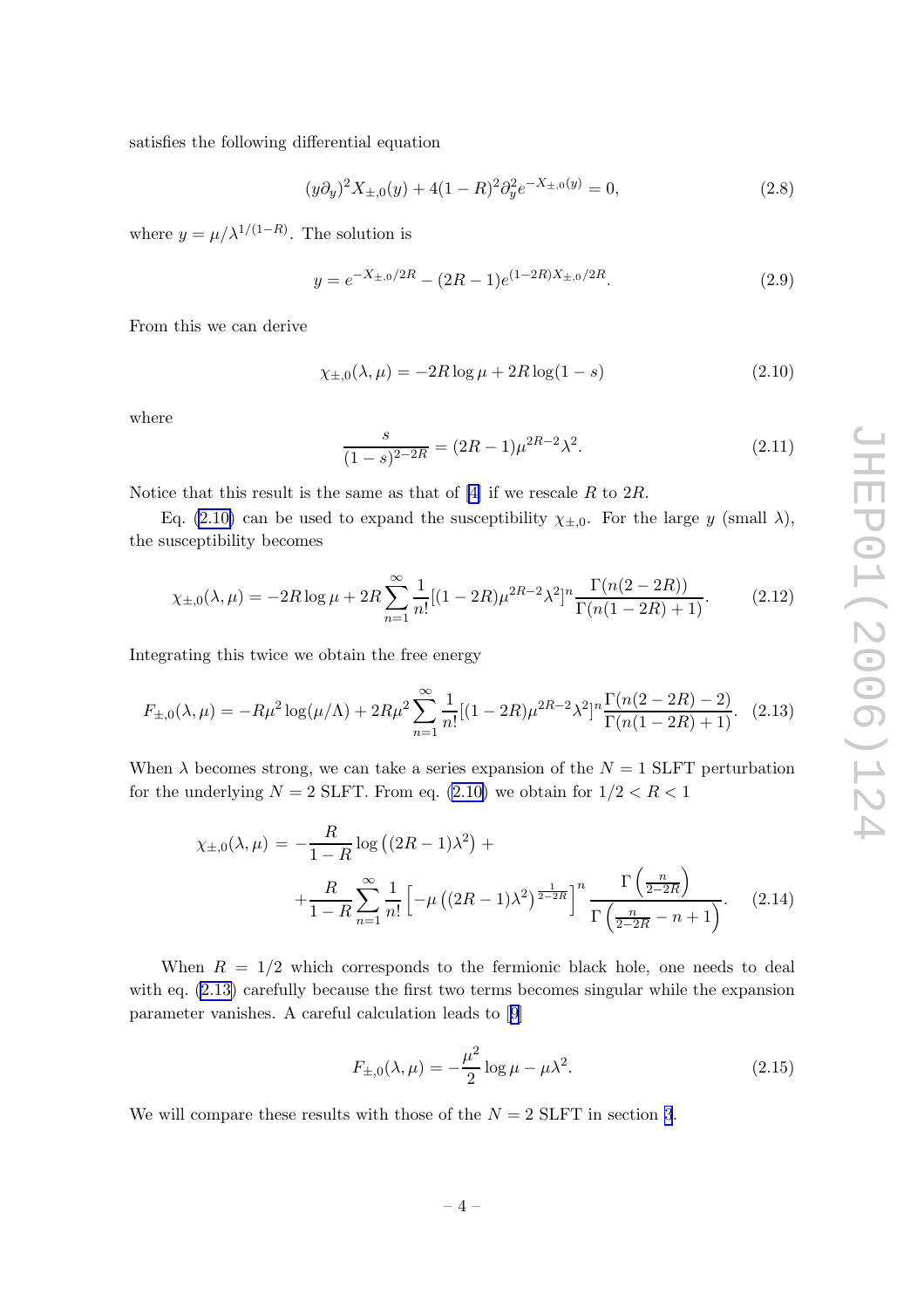#### <span id="page-5-0"></span>2.2 Non-perturbative corrections

Since the full  $F_{\pm}(\lambda,\mu)$ , not only the perturbative contributions, is a solution of ([2.5](#page-3-0)), one can also derive non-perturbative contributions from the equation. Suppose that the free energy is of the following form,

$$
F_{\pm}(\lambda,\mu) = F_{\pm,pert}(\lambda,\mu) + \epsilon_{\pm}(\lambda,\mu), \tag{2.16}
$$

where the first term of the RHS contains all perturbative contributions, and nonperturbative contributions are included in the second term. If we obtained  $F_{\pm, pert}(\lambda, \mu)$ , which is possible in principle, one could obtain  $\epsilon_{\pm}(\lambda,\mu)$  by solving

$$
\frac{1}{4}\lambda^{-1}\partial_{\lambda}(\lambda\partial_{\lambda}\epsilon_{\pm}(\lambda,\mu)) = \exp\Big[-4\sin^{2}\Big(\frac{\partial_{\mu}}{2}\Big)F_{\pm,pert}(\lambda,\mu)\Big]\Big\{1 - \exp\Big[-4\sin^{2}\Big(\frac{\partial_{\mu}}{2}\Big)\epsilon_{\pm}(\lambda,\mu)\Big]\Big\}.\tag{2.17}
$$

One may notice from [\(2.6](#page-3-0)) that the leading non-perturbative term would behave like  $e^{-2\pi R\mu}$  coming from the imaginary part of  $F_{\pm}(\lambda=0,\mu)$ . This contribution is not physical since this term would be cancelled in the total free energy  $F_{0A}(\lambda,\mu) = F_{+}(\lambda,\mu) + F_{-}(\lambda,\mu)$ . So the physically relevant term would come from the next-leading terms. We denote the leading non-perturbative term by  $\epsilon_0(\lambda,\mu)$  and the next-to-leading term by  $\epsilon_1(\lambda,\mu)$ . The equations one has to solve are now,

$$
\frac{1}{4}\lambda^{-1}\partial_{\lambda}(\lambda\partial_{\lambda}\epsilon_{0}(\lambda,\mu)) = 4 \exp\left[-4 \sin^{2}\left(\frac{\partial_{\mu}}{2}\right) F_{\pm,pert}(\lambda,\mu)\right] \sin^{2}\left(\frac{\partial_{\mu}}{2}\right) \epsilon_{0}(\lambda,\mu), \quad (2.18)
$$

$$
\frac{1}{4}\lambda^{-1}\partial_{\lambda}(\lambda\partial_{\lambda}\epsilon_{1}(\lambda,\mu)) = \exp\left[-4 \sin^{2}\left(\frac{\partial_{\mu}}{2}\right) F_{\pm,pert}(\lambda,\mu)\right] \times
$$

$$
\times \left\{4 \sin^{2}\left(\frac{\partial_{\mu}}{2}\right) \epsilon_{1}(y,\mu) - 8 \left(\sin^{2}\left(\frac{\partial_{\mu}}{2}\right) \epsilon_{0}(y,\mu)\right)^{2}\right\}.
$$
(2.19)

In solving (2.18) and (2.19), we use the tree level free energy expression  $F_{\pm,0}(\lambda,\mu)$  for  $F_{\pm,pert}(\lambda,\mu)$ . By making the following ansatz for  $\epsilon_0(\lambda,\mu)$ 

$$
\epsilon_0(\lambda,\mu) = P_0(y,\mu)e^{-\mu f(y)},\tag{2.20}
$$

one can obtain, from  $(2.18)$ , the following equation for  $f(y)$ ,

$$
\frac{1}{2(1-R)}(1-y\partial_y)g(y) = \pm e^{-X(y)/2}\sin(\partial_y g(y)),\tag{2.21}
$$

where  $g(y) = yf(y)/2$  and  $X(y) \equiv X_{\pm,0}$ . We impose the boundary condition  $f(y) \to 2\pi R$ as  $y \to \infty$ . Then we obtain the solution

$$
f(y) = 2\pi R \pm 4\sin(\pi R)\lambda \mu^{R-1} + \cdots,
$$
\n(2.22)

for large  $\mu$ . Note that R should be less than one in order to obtain  $F_{\pm,pert}$  obeying the boundary condition.

In deriving (2.19), we assumed that  $\epsilon_1 \sim (\epsilon_0)^2$ . Therefore  $\epsilon_1(\lambda, \mu)$  should behave as

$$
\epsilon_1(\lambda, \mu) = P_1(y, \mu) e^{-2\mu f(y)}.
$$
\n(2.23)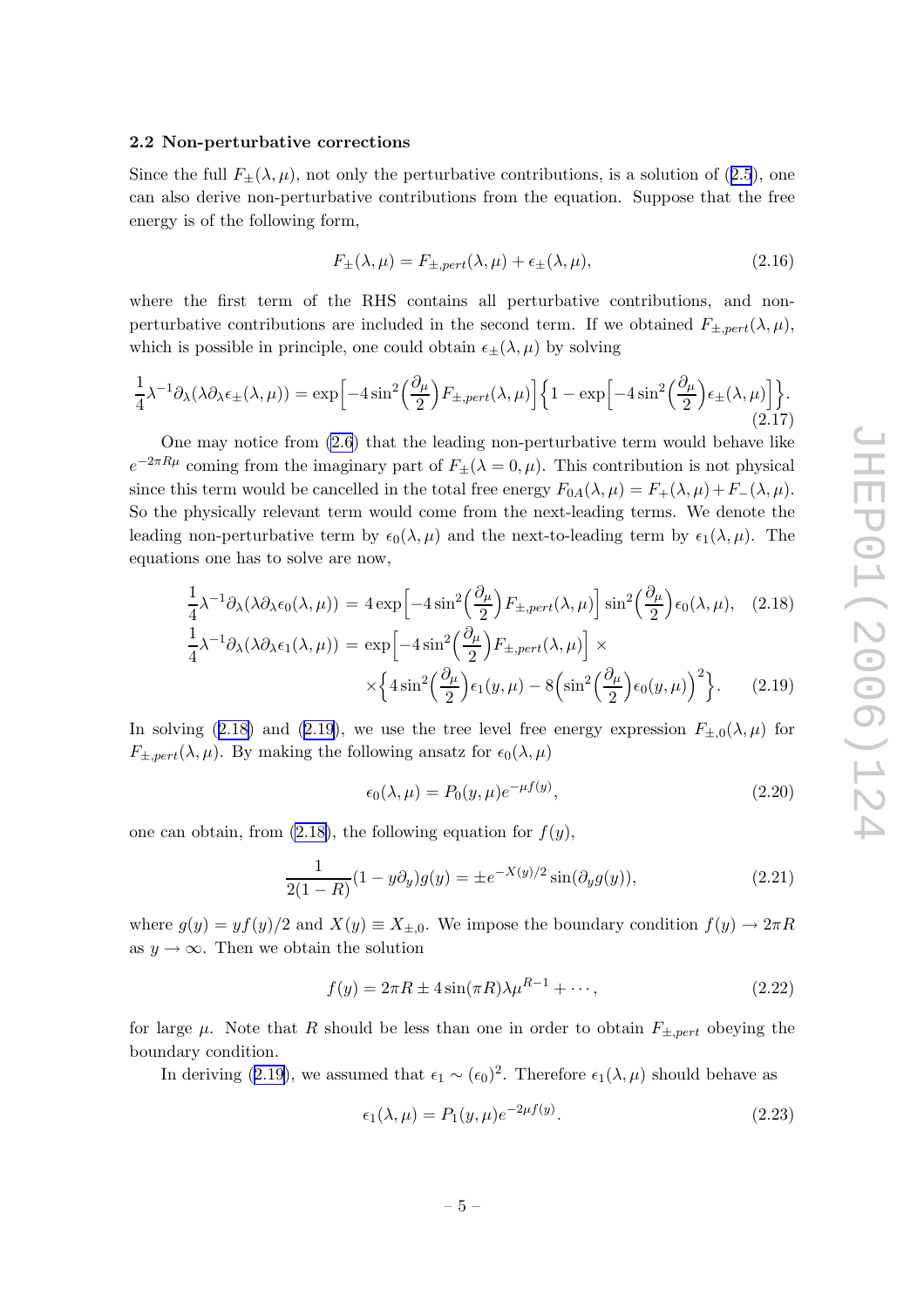<span id="page-6-0"></span>One can show that this assumption is consistent with [\(2.19](#page-5-0)). Moreover, one can obtain both  $P_0(y,\mu)$  and  $P_1(y,\mu)$  perturbatively in terms of  $1/\mu$ . These  $1/\mu$  corrections arise if we use the free energy expressions including contributions from higher genera. It is nontrivial that the relation  $\epsilon_1 \sim \epsilon_0^2$ , which holds for  $\lambda = 0$ , persists for nonzero  $\lambda$  since the governing equations for  $\epsilon_0$ ,  $\epsilon_1$  are nonlinear.

Now we calculate  $r_m$  and  $\rho_m$  in the deformed matrix model. The definitions of r,  $\rho$  in the matrix model are

$$
r_m = \frac{\partial_\mu \log \epsilon_1}{\sqrt{|\partial_\mu^2 (F_{+,0} + F_{-,0})|}} \bigg|_{\lambda = 0},
$$
\n(2.24)

$$
\rho_m = \frac{\partial_\lambda \log \epsilon_1}{\sqrt{|\partial_\lambda^2 (F_{+,0} + F_{-,0})|}} \bigg|_{\lambda=0}.
$$
\n(2.25)

Corresponding definitions in the Liouville theory are given by

$$
r = \frac{\partial_{\mu_L} Z_{disk}}{\sqrt{|\partial_{\mu_L}^2 F_0|}} \bigg|_{\lambda = 0},
$$
\n(2.26)

$$
\rho = \frac{\partial_{\lambda_L} Z_{disk}}{\sqrt{|\partial_{\lambda_L}^2 F_0|}} \bigg|_{\lambda_L = 0} \tag{2.27}
$$

As explained in [\[6](#page-16-0)],  $\log \epsilon$  is the disk partition sum corresponding to the D-instanton. In the definition of r and  $\rho$ , the proportional constants between  $\mu$ ,  $\lambda$  and  $\mu_L$ ,  $\lambda_L$  are canceled. When  $\mu_L$  and  $\lambda_L$  are defined in the next section, we just write them as  $\mu$  and  $\lambda$ .

From the above results, one can obtain

$$
r_m = -\frac{2\pi\sqrt{R}}{\sqrt{\log(\Lambda/\mu)}},\tag{2.28}
$$

$$
\rho_m = -4\sin(\pi R),\tag{2.29}
$$

and therefore,

$$
\frac{\rho_m}{r_m} = \frac{2}{\pi} \sqrt{\frac{1}{R} \log \frac{\Lambda}{\mu}} \sin(\pi R). \tag{2.30}
$$

In order to compare the computations in the Liouville theory where  $\alpha' = 2$  is used we simply replace R by  $\frac{R}{2}$  $\frac{R}{2}$ . Thus in this convention

$$
r_m = -\frac{\pi\sqrt{2R}}{\sqrt{\log(\Lambda/\mu)}},\tag{2.31}
$$

$$
\rho_m = -4\sin(\frac{\pi R}{2}).\tag{2.32}
$$

and

$$
\frac{\rho_m}{r_m} = \frac{2}{\pi} \sqrt{\frac{2}{R} \log \frac{\Lambda}{\mu}} \sin(\frac{\pi R}{2}).
$$
\n(2.33)

We will confirm these non-perturbative corrections by using the  $N = 1$  SLFT results in section [3](#page-7-0).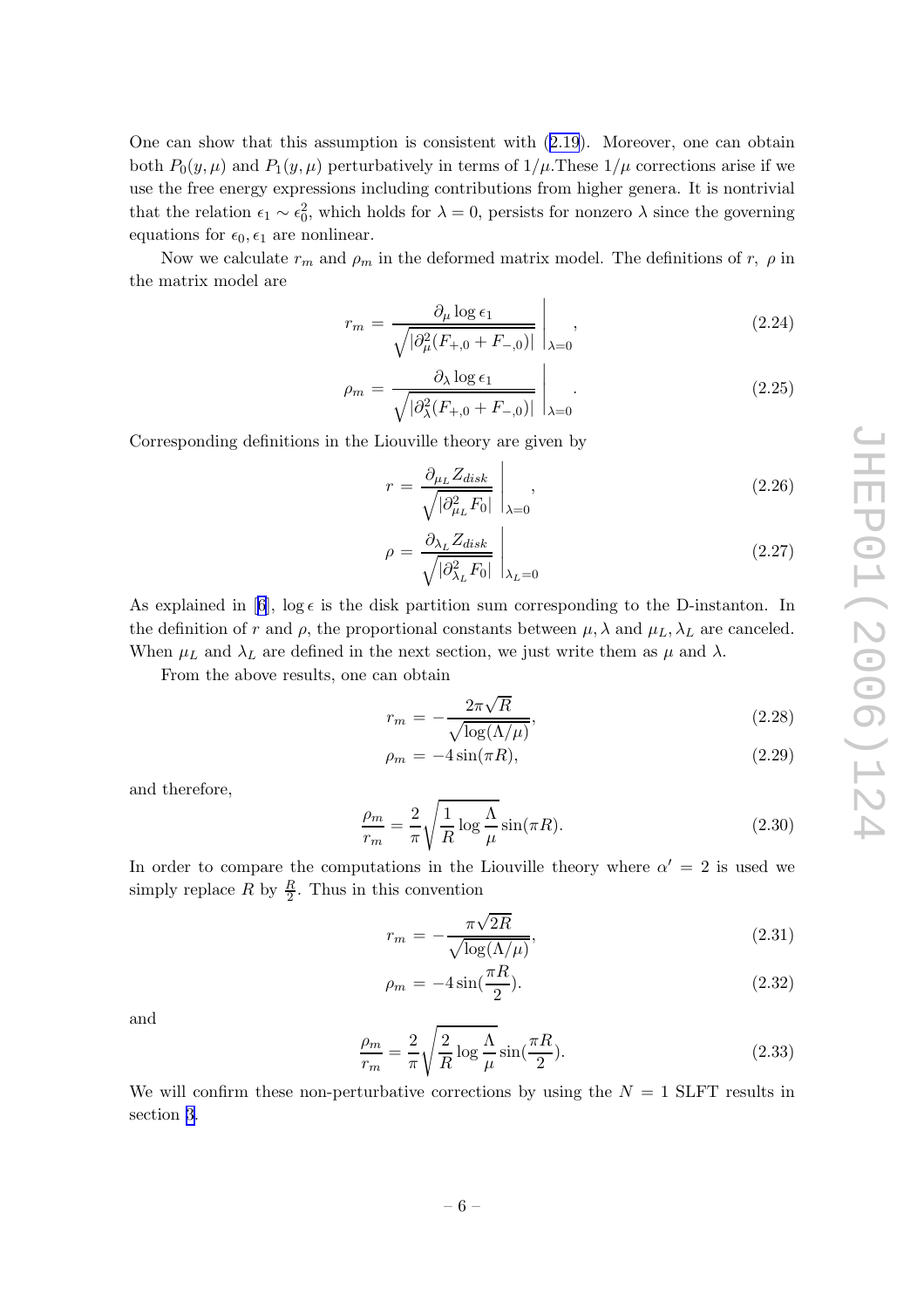# <span id="page-7-0"></span>3. Coupled model of the  $N = 1$  and  $N = 2$  SLFTs

#### 3.1  $N = 1$  SLFT with the winding perturbation

The  $N = 1$  SLFT with additional sine-Lioville type interaction was also considered in [\[9\]](#page-16-0) as a  $N = 1$  generalization of the dual relation between the coset CFT  $SU(2, R)/U(1)$  of the euclidean 2D black hole and the Liouville theory with the sine-Liouville interaction. It is natural to conjecture that the type 0A matrix model considered in the previous section is dual to the following world sheet action:

$$
S = \int d^2z d^2\theta \left[ \frac{1}{2\pi} (DX\bar{D}X + D\Phi\bar{D}\Phi) + i\mu e^{b\Phi} + (i\lambda e^{i\frac{R}{2}\tilde{X} + (1 - \frac{R}{2})\Phi} + \text{c.c.}) \right],\tag{3.1}
$$

where c.c. denote complex conjugate while  $X$ ,  $\tilde{X} = X_L - X_R$  and  $\Phi$  are real scalar superfields

$$
X = x + i\theta\xi + i\overline{\theta}\overline{\xi} + i\theta\overline{\theta}G,
$$
  
\n
$$
\tilde{X} = \tilde{x} + i\theta\xi - i\overline{\theta}\overline{\xi}, \qquad \tilde{x} = x_L - x_R,
$$
  
\n
$$
\Phi = \phi + i\theta\psi + i\overline{\theta}\overline{\psi} + i\theta\overline{\theta}F.
$$

In terms of the component fields this action can be written as

$$
S = \int d^2z (\mathcal{L}_I + \mathcal{L}_{II}), \qquad (3.2)
$$

$$
\mathcal{L}_I = \frac{1}{2\pi} (\partial x \bar{\partial} x + \xi \bar{\partial} \xi + \bar{\xi} \partial \bar{\xi} + \partial \phi \bar{\partial} \phi + \psi \bar{\partial} \psi + \bar{\psi} \partial \bar{\psi}) + i\mu \psi \bar{\psi} e^{b\phi}, \tag{3.3}
$$

$$
\mathcal{L}_{II} = i\lambda \left[ c_1 \xi \bar{\xi} - i c_2 (\psi \bar{\xi} - \xi \bar{\psi}) + c_3 \psi \bar{\psi} \right] e^{i\frac{R}{2}\tilde{x} + (1 - \frac{R}{2})\phi} + \text{c.c.} + \pi \left( \psi + c_1 \psi + c_2 \psi \right) e^{i\frac{R}{2}\tilde{x} + (1 - \frac{R}{2})\phi} + \text{c.c.}
$$

$$
+\frac{\pi}{2}(\mathbf{p}e^{b\phi} + \lambda\left(1 - \frac{R}{2}\right)e^{i\frac{R}{2}\tilde{x} + (1 - \frac{R}{2})\phi} + \text{c.c.} \cdot)^2
$$
 (3.4)

with

$$
c_1 = \frac{R^2}{4}
$$
,  $c_2 = \frac{R}{2} \left( 1 - \frac{R}{2} \right)$ ,  $c_3 = \left( 1 - \frac{R}{2} \right)^2$ . (3.5)

Here we have followed conventions in [\[19\]](#page-16-0) where

$$
\alpha' = 2, \qquad \partial = (\partial_x - i\partial_y)/2, \qquad \bar{\partial} = (\partial_x + i\partial_y)/2, \nD = \frac{\partial}{\partial \theta} + \theta \partial, \qquad \bar{D} = \frac{\partial}{\partial \bar{\theta}} + \bar{\theta} \bar{\partial}, \qquad \int d^2 z d^2 \theta = \int dx dy d\bar{\theta} d\theta.
$$
\n(3.6)

As pointed out before, we need to rescale  $R \to R/2$  for  $\alpha' = 2$  convention. So the fermionic black hole described by the matrix model with  $R = 1/2$  corresponds to  $R = 1$  in the SLFT.

When we set  $\lambda = 0$ , the theory is the  $N = 1$  SLFT coupled with  $\hat{c} = 1$  free CFT where the background charge term  $Q\partial^2\phi$  is given by  $Q = b + \frac{1}{b}$  $\frac{1}{b}$ . The central charge of the  $N=1$ SLFT is

$$
\hat{c}_L = 1 + 2Q^2. \tag{3.7}
$$

To cancel the conformal anomaly, we should set  $b = 1$  or  $Q = 2$  so that total central charge satisfies  $\hat{c}_m + \hat{c}_L = 10$ .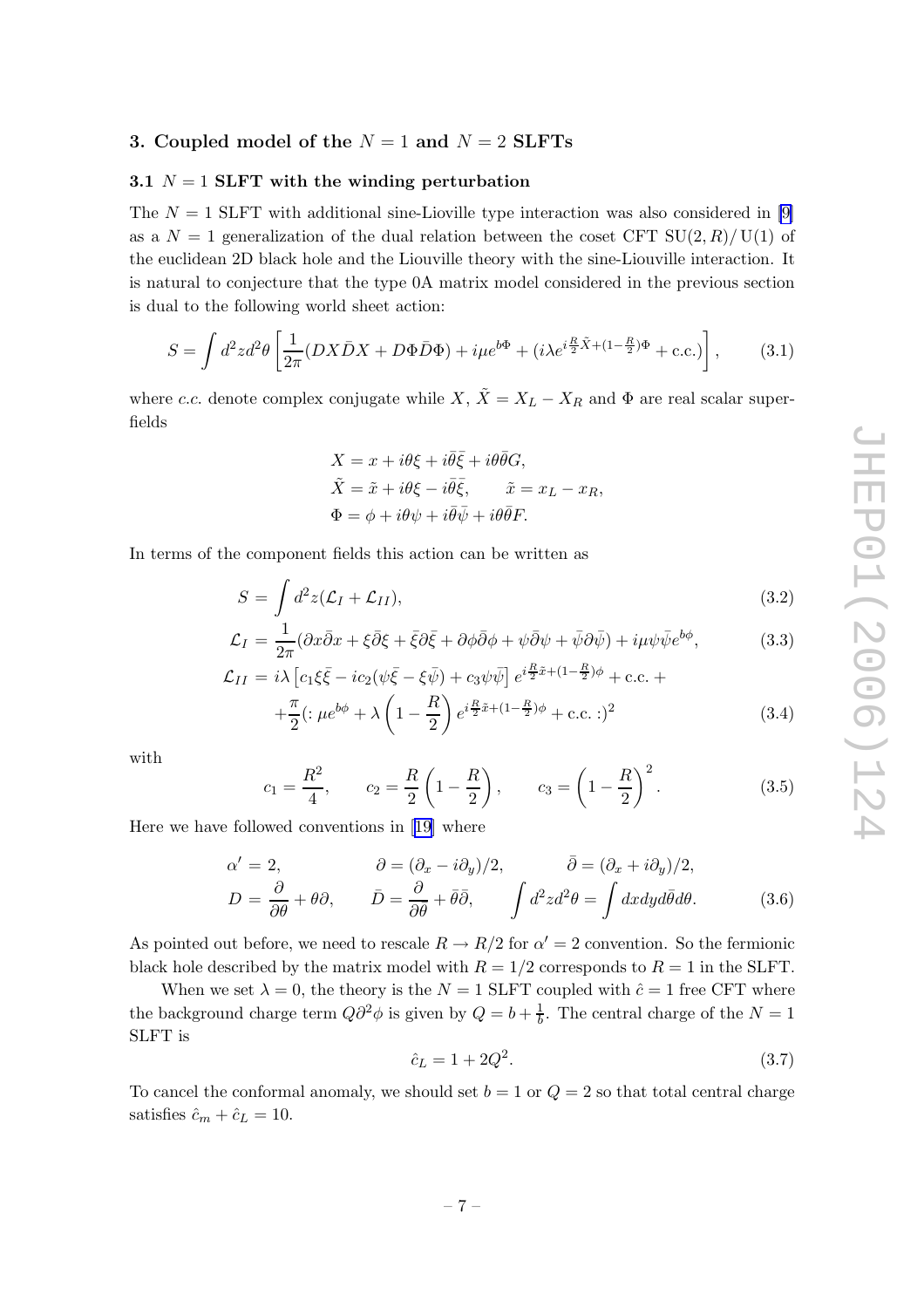<span id="page-8-0"></span>The bulk (NS) primary fields of the  $N = 1$  SLFT are given by

$$
V_{\alpha}(z,\overline{z}) = e^{\alpha\phi} \tag{3.8}
$$

with conformal dimension

$$
\Delta_{\alpha} = \frac{1}{2}\alpha(Q - \alpha). \tag{3.9}
$$

The last term in eq. ([3.4](#page-7-0)) is a contact term which can be neglected since it does not contribute in CFT calculation. It is convenient to define a dimensionless parameter

$$
z = \frac{\lambda}{\mu^{1 - \frac{R}{2}}}.\tag{3.10}
$$

When  $z \ll 1$ ,  $\mathcal{L}_{II}$  can be considered as a marginal perturbation for  $0 < R < 2$ . In this region we can compute the effect of the  $\mathcal{L}_{II}$  interaction on the  $N = 1$  SLFT D-branes perturbatively. Another interesting region is  $z \gg 1$  where we should treat the last term in  $\mathcal{L}_I$  which is the  $N = 1$  SLFT interaction as a perturbation. In particular the  $\mathcal{L}_{II}$  becomes the  $N = 2$  SLFT interaction when  $R = 1$  since it can be written as

$$
\mathcal{L}_{II} = \frac{i\lambda}{2} \psi^- \bar{\psi}^- e^{\hat{b}\phi^+} + c.c.,\tag{3.11}
$$

by redefining the fields

$$
\phi^{\pm} = \frac{1}{\sqrt{2}} (\phi \pm i\tilde{x}), \qquad \psi^{-} = \frac{1}{\sqrt{2}} (\psi + i\xi), \qquad \bar{\psi}^{-} = \frac{1}{\sqrt{2}} (\bar{\psi} - i\bar{\xi}). \tag{3.12}
$$

Here  $\hat{b}$ , the  $N = 2$  SLFT coupling constant, becomes  $\hat{b} = 1/\sqrt{2}$ . It is easy to check that the  $Q\partial^2\phi$  term with  $Q=2$  now acts as the background charge of the  $N=2$  SLFT. This means that  $z \gg 1$  limit of the total theory can be interpreted as  $N = 2$  SLFT perturbed by the  $N = 1$  SLFT interaction. In particular the action with  $\mu = 0$  gives the  $N = 2$  SLFT which describes the fermionic black hole, the super  $SU(2, R)/U(1)$  coset CFT.

#### 3.2 Non-perturbative corrections

Now we compute the non-perturbative corrections in the small  $\lambda$  or small  $z$  limit. From eq.  $(2.26)$  $(2.26)$ , the parameter r is given by

$$
r = \frac{\partial_{\mu} Z_{\text{disk}}}{\sqrt{-\partial_{\mu}^{2} F_{0}}} = \frac{i Z_{\hat{c}=1} \langle \psi \bar{\psi} e^{\phi} \rangle_{\text{disk}}}{\sqrt{\langle \psi \bar{\psi} e^{\phi} \psi \bar{\psi} e^{\phi} \rangle_{\text{sphere}}}}.
$$
(3.13)

Here  $Z_{\hat{c}=1}$  is the partition function of the  $\hat{c}=1$  matter CFT on the disk with Neumann boundary condition.

The parameter  $r$  is given by a disk one-point function and a bulk two-point function. These correlation functions have been computed using both conformal and modular bootstrap methods in  $[12-15]$  $[12-15]$  $[12-15]$ . Since the cosmological constant operator is a superconformal descendant state of  $e^{b\phi}$  with  $b=1$ , the correlation functions of this operator are related to those of  $e^{b\phi}$  by [\[14](#page-16-0)]

$$
\langle \psi \bar{\psi} e^{b\phi} \rangle = i\eta \frac{1}{b^2} \langle e^{b\phi} \rangle, \qquad \langle \psi \bar{\psi} e^{b\phi} \psi \bar{\psi} e^{b\phi} \rangle = -\frac{1}{b^4} \langle e^{b\phi} e^{b\phi} \rangle. \tag{3.14}
$$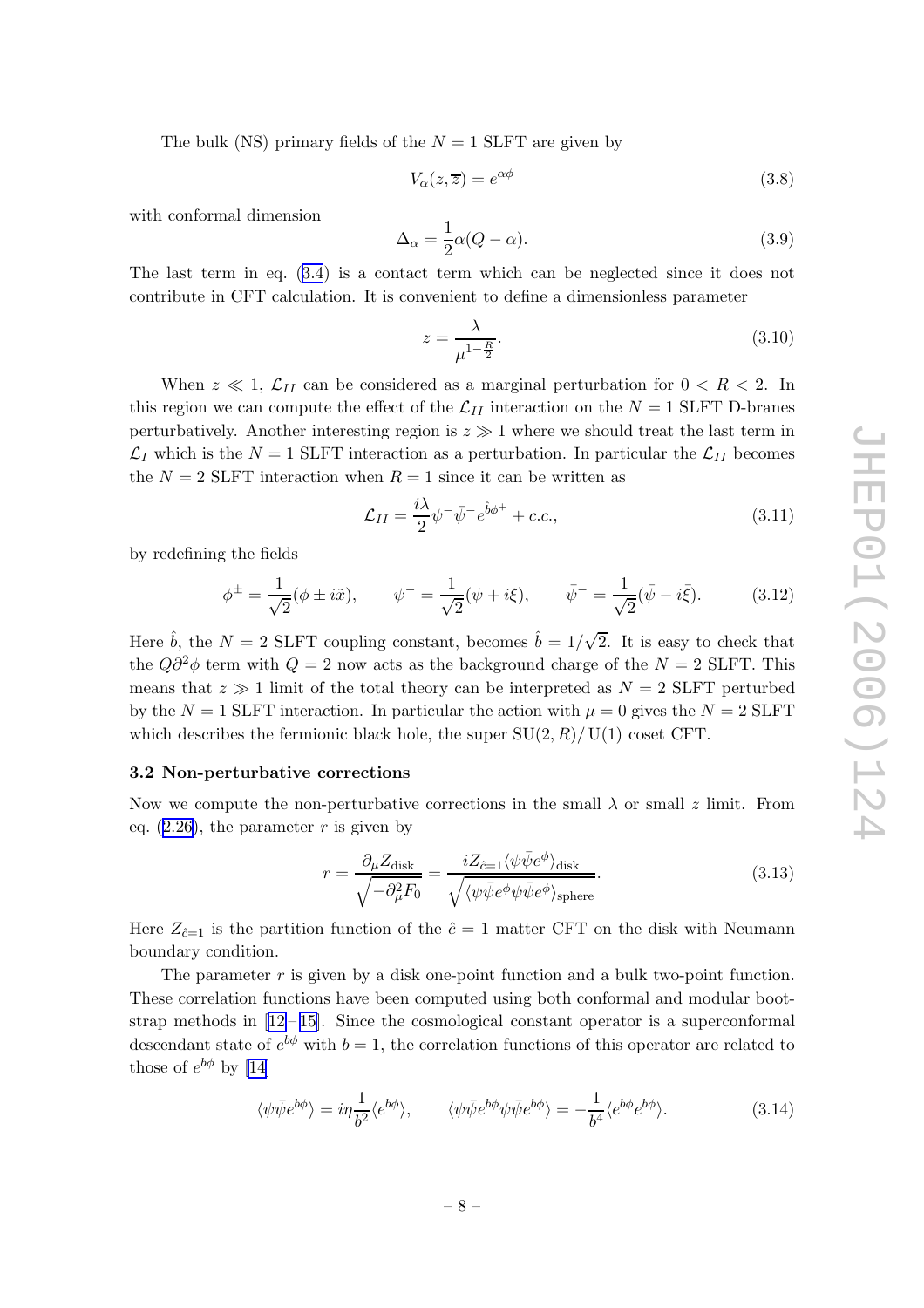<span id="page-9-0"></span>Here  $\eta = \pm 1$  is a discrete parameter in the boundary conditions on the fermion,  $\psi + i\eta\bar{\psi} = 0$ . The one-point function  $\langle e^{\alpha \phi} \rangle$  is proportional to the boundary wave function for the ZZbrane with  $(1, 1)$  boundary condition given by

$$
\Psi_{(1,1)}^{NS}(\alpha) = \pi \left[ \mu \pi \gamma \left( \frac{bQ}{2} \right) \right]^{\frac{1}{b} \left( \frac{Q}{2} - \alpha \right)} \left[ (\alpha - \frac{Q}{2}) \Gamma(b(\frac{Q}{2} - \alpha)) \Gamma(\frac{1}{b} (\frac{Q}{2} - \alpha)) \right]^{-1}.
$$
 (3.15)

Therefore the one-point function with  $\alpha = b$  is given by

$$
\langle e^{b\phi} \rangle = C\Psi_{(1,1)}^{NS}(b) = -C\pi \left[ \mu \pi \gamma \left( \frac{bQ}{2} \right) \right]^{\frac{1}{2}(\frac{1}{b^2} - 1)} \left[ b\Gamma(\frac{1}{2}(1 - b^2))\Gamma(\frac{1}{2}(\frac{1}{b^2} + 1)) \right]^{-1} \tag{3.16}
$$

where C is a proportional constant between the one-point function and boundary wave function.

The two-point function on the sphere  $\langle e^{b\phi}e^{b\phi} \rangle$  has been computed in appendix [A](#page-13-0) and the result is

$$
\langle e^{b\phi} e^{b\phi} \rangle = \frac{b^{-1}}{4\pi} \left( \frac{1}{b^2} - 1 \right) \left[ \mu \pi \gamma \left( \frac{bQ}{2} \right) \right]^{\frac{1}{b^2} - 1} \gamma \left( \frac{bQ}{2} \right) \gamma \left( \frac{1}{2} \left( 1 - \frac{1}{b^2} \right) \right). \tag{3.17}
$$

As  $b \to 1$ , the parameter r can be computed from eqs. [\(3.14](#page-8-0)), (3.16), and (3.17) as follows:

$$
r = -\lim_{b \to 1} \frac{Z_{\hat{c}=1} \eta \langle e^{b\phi} \rangle}{\sqrt{-\langle e^{b\phi} e^{b\phi} \rangle}},\tag{3.18}
$$

$$
\langle e^{b\phi} \rangle = -C\pi \left[ \mu \pi \gamma \left( \frac{bQ}{2} \right) \right]^{\frac{1}{2}(\frac{1}{b^2} - 1)} \frac{1}{\Gamma(\frac{1}{2}(1 - b^2))},\tag{3.19}
$$

$$
\langle e^{b\phi}e^{b\phi}\rangle = -\frac{1}{2\pi} \left[ \mu \pi \gamma \left(\frac{bQ}{2}\right) \right]^{\frac{1}{b^2} - 1} \frac{1}{\Gamma(\frac{1}{2}(1 - b^2))}.
$$
 (3.20)

To compute  $\hat{c} = 1$  partition function  $Z_{\hat{c}=1}$ , it is helpful to split this into  $c = 1$  free boson and  $c = 1/2$  fermion. The free boson part with Neumann boundary condition is given by  $Z_{c=1} = \sqrt{R/2}$  [\[6\]](#page-16-0). The  $c = 1/2$  free fermion system is equivalent to a minimal CFT for the critical Ising model. Its disk partition function  $Z_{c=1/2}$  is the  $p=3$  case of

$$
Z_{r,s} = \left(\frac{8}{p(p+1)}\right)^{\frac{1}{4}} \frac{\sin\frac{\pi r}{p}\sin\frac{\pi s}{p+1}}{\left(\sin\frac{\pi}{p}\sin\frac{\pi}{p+1}\right)^{\frac{1}{2}}},\tag{3.21}
$$

where  $(r, s)$  denotes a conformal boundary condition [\[24](#page-16-0)]. In this case we choose the Ising model boundary condition  $(r, s) = (1, 1)$ , which gives  $Z_{c=1/2} = Z_{1,1} = 1/\sqrt{2}$ . Substituting these into eq. (3.18), we obtain

$$
r = C\eta \frac{\pi^{\frac{3}{2}}\sqrt{R}}{\sqrt{2\log\frac{\Lambda}{\mu}}}.
$$
\n(3.22)

This result agrees with the matrix model result ([2.31](#page-6-0)) if we can fix the proportional constant to  $C\eta = -\frac{2}{\sqrt{\pi}}$ . Since the proportional constant C can be fixed only when it is compared with the matrix model calculation, it is interesting to check if the same C can be obtained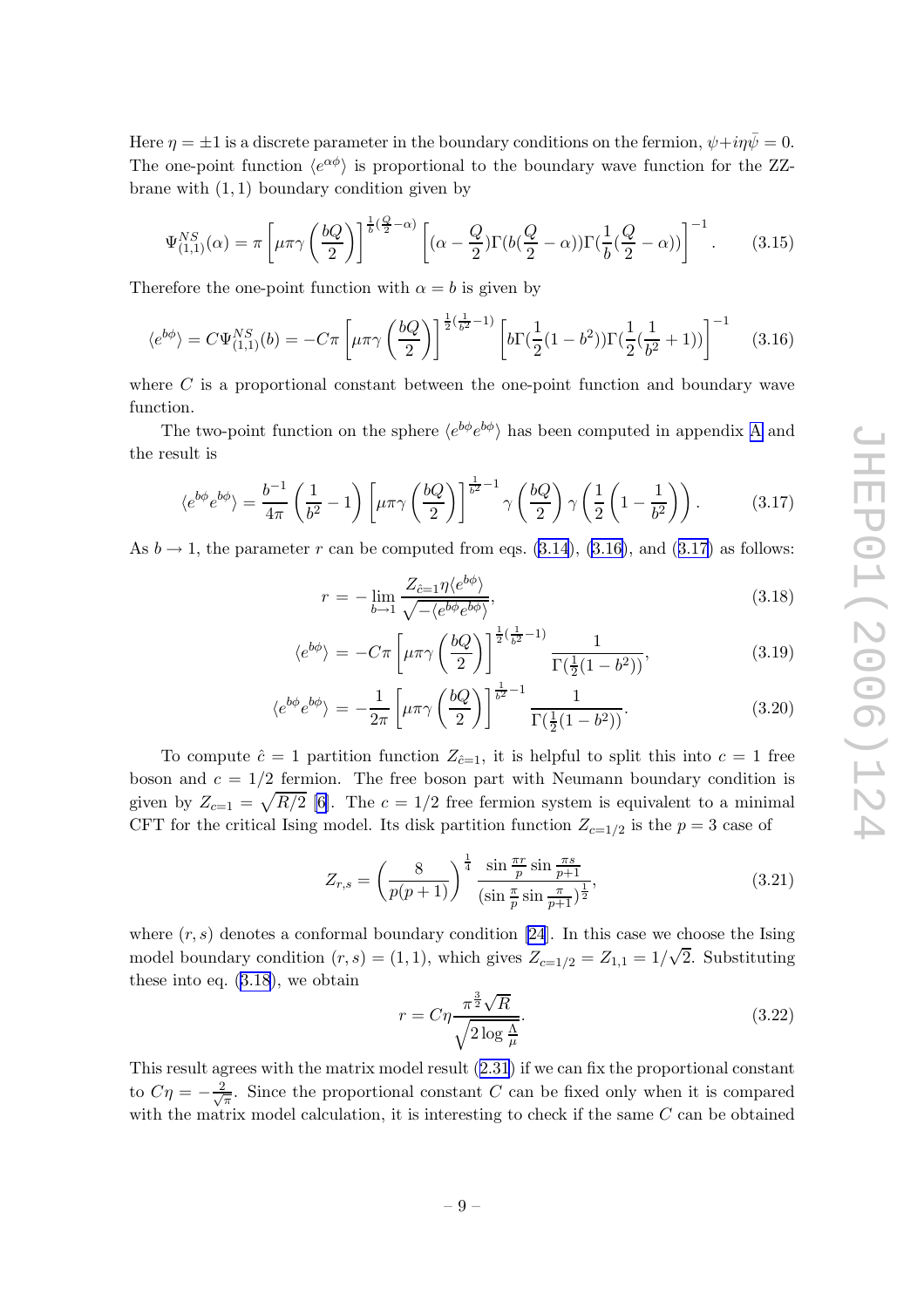<span id="page-10-0"></span>for different matrix models. We will comment on this in the conclusion but for now we just fix the value as it is.

Now let us move on to the next order in  $\lambda$ . We rewrite the  $N = 2$  perturbation term  $(3.4)$  $(3.4)$  $(3.4)$  as

$$
\mathcal{T} = \frac{\mathcal{L}_{II}}{2i\lambda} = \left[c_1\xi\bar{\xi} - ic_2(\psi\bar{\xi} - \xi\bar{\psi}) + c_3\psi\bar{\psi}\right]\cos\left(\frac{R}{2}\tilde{x}\right)e^{(1-\frac{R}{2})\phi}
$$
(3.23)

where  $c_i$ 's are defined in eq. ([3.5\)](#page-7-0). From eq. [\(2.27](#page-6-0)) the parameter  $\rho$  is given by

$$
\rho = \frac{\partial_{\lambda} Z_{\text{disk}}}{\sqrt{-\partial_{\lambda}^{2} F_{0}}} \bigg|_{\lambda=0} = \frac{i \langle T \rangle_{\text{disk}}}{\sqrt{\langle T T \rangle_{\text{sphere}}}}.
$$
\n(3.24)

The one-point function  $\langle T \rangle$  in the numerator can be computed as

$$
\langle T \rangle = \left\langle \cos \left( \frac{R}{2} \tilde{x} \right) \right\rangle \left( c_1 \left\langle \xi \bar{\xi} \right\rangle \left\langle V_{1 - \frac{R}{2}} \right\rangle + c_3 \left\langle \psi \bar{\psi} V_{1 - \frac{R}{2}} \right\rangle \right). \tag{3.25}
$$

Similarly the two-point function  $\langle \mathcal{T} \mathcal{T} \rangle$  in the denominator can be written as

$$
\langle \mathcal{T}\mathcal{T} \rangle = \left\langle \cos^2\left(\frac{R}{2}\tilde{x}\right) \right\rangle \left( -c_1^2 \langle \xi \xi \rangle \langle \bar{\xi} \bar{\xi} \rangle \left\langle V_{1-\frac{R}{2}} V_{1-\frac{R}{2}} \right\rangle + c_2^2 \langle \bar{\xi} \bar{\xi} \rangle \left\langle \psi V_{1-\frac{R}{2}} \psi V_{1-\frac{R}{2}} \right\rangle + c_2^2 \langle \xi \xi \rangle \left\langle \bar{\psi} V_{1-\frac{R}{2}} \bar{\psi} V_{1-\frac{R}{2}} \right\rangle + c_3^2 \left\langle \psi \bar{\psi} V_{1-\frac{R}{2}} \psi \bar{\psi} V_{1-\frac{R}{2}} \right\rangle \right). \tag{3.26}
$$

The one-point function  $\langle \xi \bar{\xi} \rangle$  in eq. (3.25) corresponds to that of the energy operator  $\epsilon$  in the Ising model:  $\langle \epsilon \rangle = i \langle \xi \bar{\xi} \rangle$ . The boundary states of the Ising model are well-known and the one-point function  $\langle \epsilon \rangle$  is  $\eta$ . The correlation functions of the descendant fields are related to those of the primary field by

$$
\langle \psi \bar{\psi} V_{1-\frac{R}{2}} \rangle = i \eta \frac{1 + R/2}{1 - R/2} \langle V_{1-\frac{R}{2}} \rangle,
$$
  

$$
\langle \psi V_{1-\frac{R}{2}} \psi V_{1-\frac{R}{2}} \rangle = \frac{1 + R/2}{1 - R/2} \langle V_{1-\frac{R}{2}} V_{1-\frac{R}{2}} \rangle,
$$
  

$$
\langle \bar{\psi} V_{1-\frac{R}{2}} \bar{\psi} V_{1-\frac{R}{2}} \rangle = \frac{1 + R/2}{1 - R/2} \langle V_{1-\frac{R}{2}} V_{1-\frac{R}{2}} \rangle,
$$
  

$$
\langle \psi \bar{\psi} V_{1-\frac{R}{2}} \psi \bar{\psi} V_{1-\frac{R}{2}} \rangle = -\left(\frac{1 + R/2}{1 - R/2}\right)^2 \langle V_{1-\frac{R}{2}} V_{1-\frac{R}{2}} \rangle.
$$

Using these relations,  $\rho$  can be rewritten as

$$
\rho = -\sqrt{2}B\eta \frac{\langle V_{1-\frac{R}{2}}\rangle}{\sqrt{-\langle V_{1-\frac{R}{2}}V_{1-\frac{R}{2}}\rangle}},\tag{3.27}
$$

where B is the one point function of  $\cos(\frac{R}{2})$  $\frac{\kappa}{2}\tilde{x}$  on the disk with Neumann boundary conditions, which is known to be the same as  $Z_{c=1}$ . The one-point function  $\langle V_{b-\frac{R}{2}} \rangle$  can be derived from eq. ([3.15](#page-9-0))

$$
\langle V_{b-\frac{R}{2}} \rangle = -C\pi \left[ \mu \pi \gamma \left( \frac{bQ}{2} \right) \right]^{\frac{1}{2}(\frac{1}{b^2} - 1) + \frac{R}{2b}} \left[ b\Gamma(\frac{1}{2}(1 - b^2) + \frac{bR}{2})\Gamma(\frac{1}{2}(\frac{1}{b^2} + 1) + \frac{R}{2b}) \right]^{-1}.
$$
\n(3.28)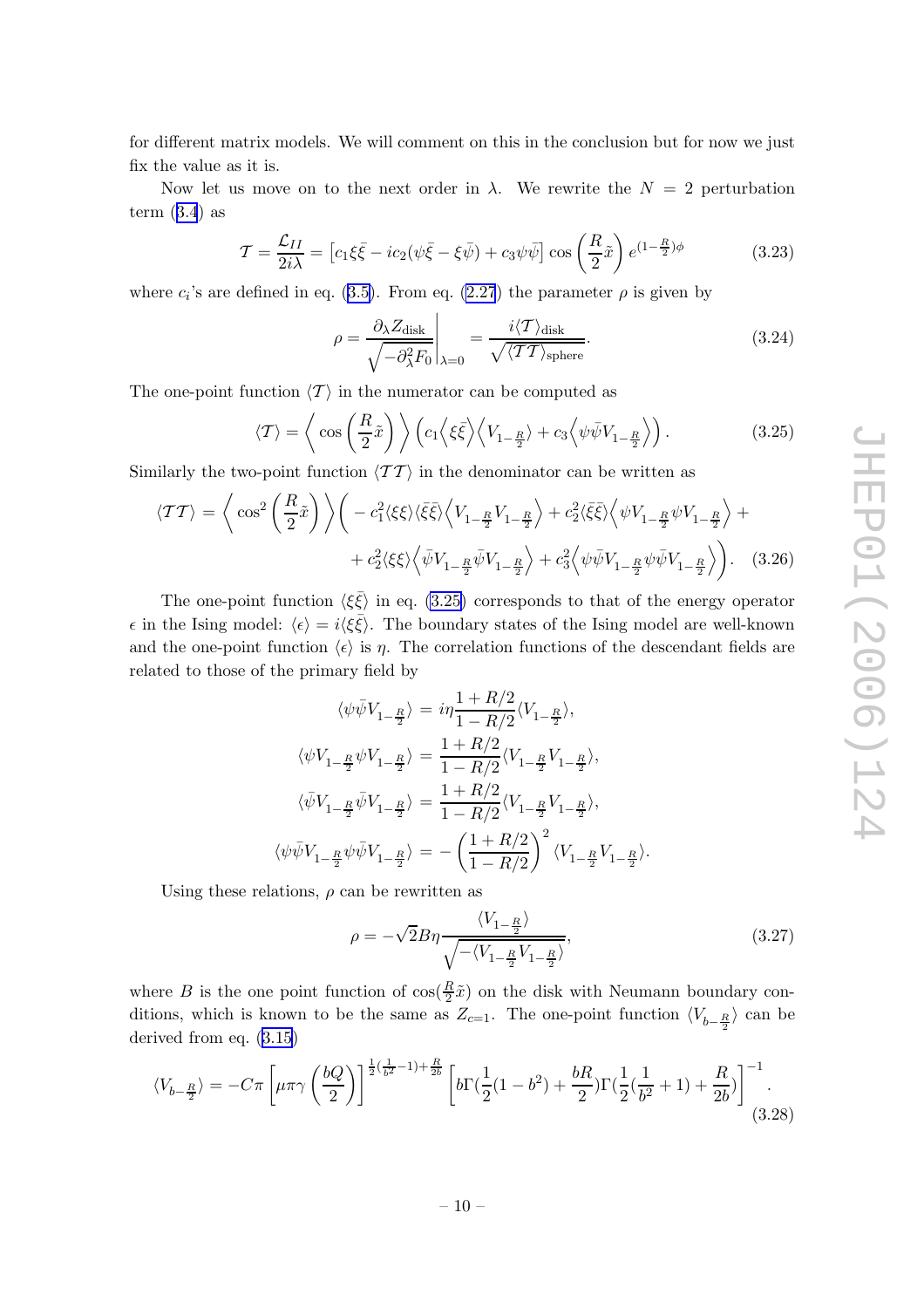<span id="page-11-0"></span>The two-point function  $\langle V_{b-\frac{R}{2}}V_{b-\frac{R}{2}}\rangle$  can be computed similarly as before and its derivation is explained in details in appendix [A](#page-13-0). The result is

$$
\langle V_{b-\frac{R}{2}} V_{b-\frac{R}{2}} \rangle = \frac{b^{-1}}{4\pi} \left( \frac{1}{b^2} - 1 + \frac{R}{b} \right) \left[ \mu \pi \gamma \left( \frac{bQ}{2} \right) \right]^{\frac{1}{b^2} - 1 + \frac{R}{b}} \gamma \left( \frac{1}{2} (1 + b^2 - bR) \right) \times \\ \times \gamma \left( \frac{1}{2} \left( 1 - \frac{1}{b^2} - \frac{R}{b} \right) \right). \tag{3.29}
$$

In the limit  $b \to 1$ , the one- and two-point functions approach

$$
\langle V_{b-\frac{R}{2}} \rangle = -C\pi \left[ \mu \pi \gamma \left( \frac{bQ}{2} \right) \right]^{\frac{1}{2}(\frac{1}{b^2} - 1) + \frac{R}{2b}} \frac{1}{\Gamma(R/2)\Gamma(1 + R/2)},\tag{3.30}
$$

$$
\langle V_{b-\frac{R}{2}}V_{b-\frac{R}{2}} \rangle = -\frac{1}{\pi R} \left[ \mu \pi \gamma \left( \frac{bQ}{2} \right) \right]^{\frac{1}{b^2} - 1 + \frac{R}{b}} \left( \frac{\Gamma(1 - R/2)}{\Gamma(R/2)} \right)^2.
$$
 (3.31)

Substituting these into [\(3.27](#page-10-0)), we obtain

$$
\rho = \pi^{3/2} C \eta \frac{R}{\Gamma(1 + R/2)\Gamma(1 - R/2)} = 2C \eta \sqrt{\pi} \sin \frac{\pi R}{2},
$$
\n(3.32)

and the ratio

$$
\frac{\rho}{r} = \frac{2}{\pi} \sqrt{\frac{2}{R} \log \frac{\Lambda}{\mu}} \sin \frac{\pi R}{2}.
$$
\n(3.33)

which confirms the matrix model result eq.  $(2.33)$  $(2.33)$  $(2.33)$ .

#### 3.3 Two-point functions of the  $N = 2$  SLFT

An interesting check of our conjecture is to compute the free energy in the large  $\lambda$  limit, eq.  $(2.15)$  $(2.15)$ , where the underlying theory is the  $N = 2$  SLFT. In this limit, the free energy can be expanded as

$$
F_0(\lambda,\mu) = \sum_{n=0}^{\infty} \frac{\mu^n}{n!} \left\langle \left[ i \int d^2 z d^2 \theta e^{\Phi} \right]^n \right\rangle_{N=2}.
$$
 (3.34)

Here  $\langle \ldots \rangle_{N=2}$  means that the correlation function is evaluated in the context of the  $N=2$ SLFT.

It is very difficult to derive general *n*-point correlation functions. But three-point correlation functions for some special operators are computable as we have listed in appendix [B.](#page-14-0) We need the following three-point functions of the  $N = 2$  SLFT:

$$
\langle e^{\hat{b}(\phi^+ + \phi^-)} e^{\hat{b}(\phi^+ + \phi^-)} \psi^- \bar{\psi}^- e^{\hat{b}\phi^+} \rangle = \langle e^{\hat{b}(\phi^+ + \phi^-)} e^{\hat{b}(\phi^+ + \phi^-)} \psi^+ \bar{\psi}^+ e^{\hat{b}\phi^-} \rangle
$$
  
= 
$$
\lambda^{\frac{2}{b^2} - 5} \frac{\hat{b}^{-13}}{\sqrt{2}} \frac{\gamma (1 - \hat{b}^2)^2 \gamma (2 - 1/\hat{b}^2)(2\hat{b}^2 - 1)^2}{\gamma (1 - 2\hat{b}^2)}.
$$
 (3.35)

Integrating these and using the relation [\(B.5\)](#page-15-0), we obtain

$$
\langle \psi \bar{\psi} e^{\hat{b}(\phi^+ + \phi^-)} \psi \bar{\psi} e^{\hat{b}(\phi^+ + \phi^-)} \rangle = -\frac{\sqrt{2}}{2} i \hat{b}^{-9} (\frac{1}{\hat{b}^2} - 1)^2 (2\hat{b}^2 - 1) \frac{\gamma (1 - \hat{b}^2)^2 \gamma (2 - 1/\hat{b}^2)}{\gamma (1 - 2\hat{b}^2)} \lambda^{\frac{2}{\hat{b}^2} - 4}.
$$
\n(3.36)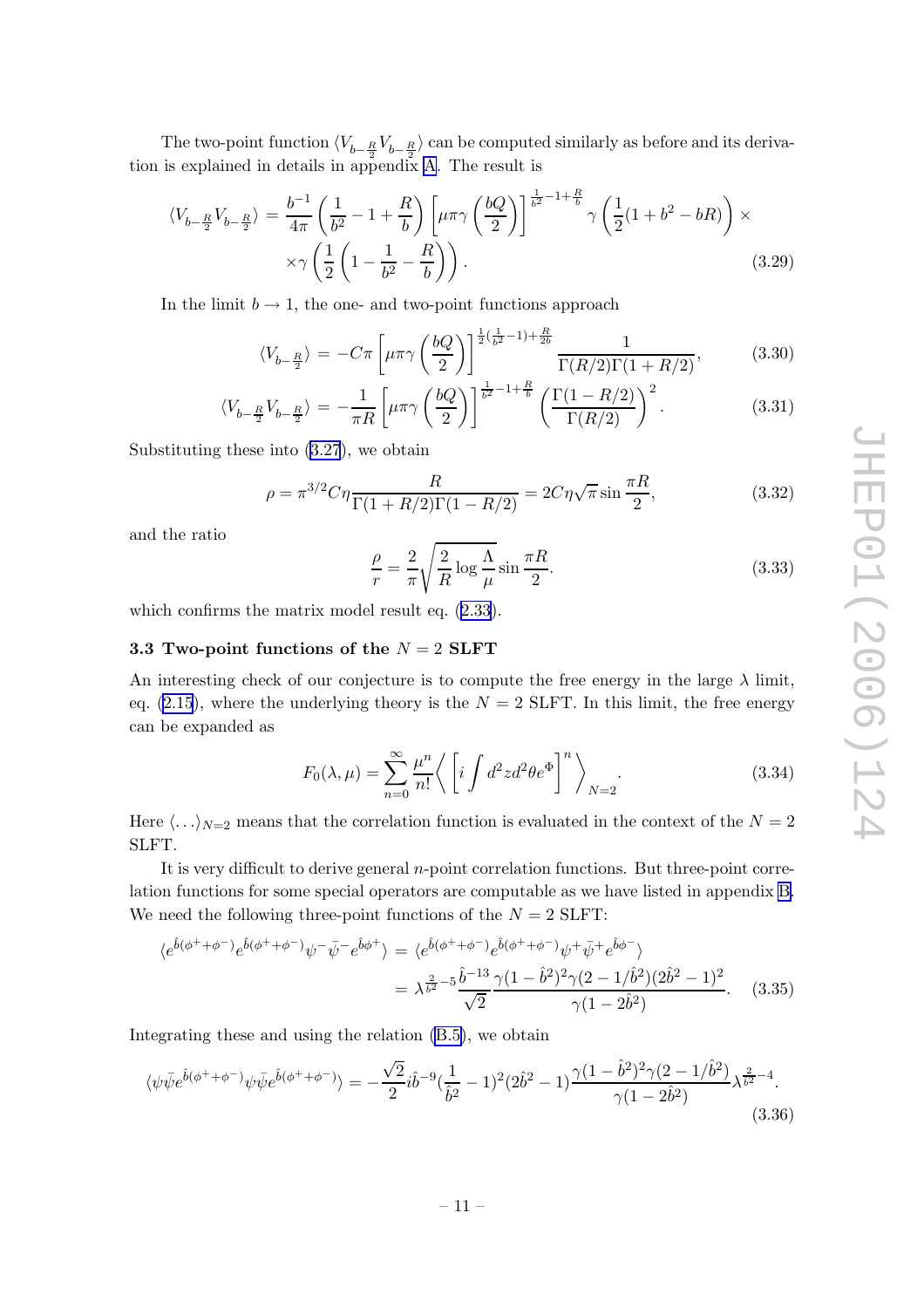<span id="page-12-0"></span>When we fix  $\hat{b} = 1/\sqrt{2}$ , the two-point function vanishes.

Noticing that  $\psi \bar{\psi} e^{\phi}$  is the  $N = 1$  SLFT interaction, we can expect that the small  $\mu$ corrections to the  $N = 2$  SLFT free energy should not have  $\mu^2$  terms which can be checked easily in the matrix model result  $(2.15)$  $(2.15)$ . In fact, this result shows that general *n*-point  $(n \geq 2)$  functions of the  $N = 1$  SLFT interaction terms vanish. But confirming this in the  $N = 2$  SLFT context is beyond the scope of this paper.

#### 4. Conclusion

In this paper we have proposed a world sheet action corresponding to the deformed type 0A matrix model which describes 2D fermionic black hole. The model is the  $N = 1$  SLFT perturbed by the  $N = 2$  SLFT interaction. To justify our conjecture, we have computed the non-perturbative effects arising from the D-instanton for the  $N = 1$  SLFT with  $N = 2$ perturbation and its proposed dual matrix model and have shown the agreement between the two results. This confirms our conjecture for the  $N = 1$  SLFT side. When the  $N = 2$ SLFT interaction becomes strong, we have calculated the correlation function of two  $N = 1$ SLFT interaction operators and confirmed that both the  $N = 2$  SLFT and the deformed matrix model agree. Although these calculations are not mathematical proof of the duality conjecture, we believe that they are enough to justify the validity.

For non-perturbative corrections, we have computed the r parameter which measures the D-instanton effect of the  $N = 1$  SLFT without the  $N = 2$  SLFT interaction and the  $\rho$  parameter which is the first order  $N = 2$  SLFT perturbation effect. Since the dual relation between the  $N = 1$  SLFT and the type 0A matrix model is well established [[10](#page-16-0)], we certainly expect that r should match at both sides. Assuming this, our computation shows that  $\rho$  matches at both sides, which confirms the same D-instanton effect in the perturbed case. In order to decide the precise value of  $r$  we should fix the undetermined quantity  $C\eta$ in the computation. This cannot be done solely in the  $N = 1$  SLFT setup. Following the approach of [[6](#page-16-0)], one can consider the  $N = 1$  SLFT coupled to superminimal models and decide the similar constant  $C\eta$  by comparing with the corresponding matrix models and see if we can get the same  $C\eta$  for various superminimal models and the  $\hat{c} = 1$  model. Our preliminary analysis shows a discrepancy by a factor 2 which we can not explain yet. We may need a better understanding of the string equation governing superminimal models and to work out the non-perturbative effects of such theories as in [[25\]](#page-17-0). This in itself is an interesting topic and we hope we can report the progress elsewhere but is beyond the scope of the Liouville theory calculation, which is of our main interest in this paper.

If this duality is accepted, one can compare the free energy of the deformed matrix model [\(2.13](#page-4-0)) with the small  $\lambda$  expansion of the SLFT free energy. This leads to a supersymmetric version of G. Moore's conjecture for the general *n*-point correlation functions on the sphere of the certain  $N = 1$  SLFT operators:

$$
\left\langle T_R{}^n (T_R^*)^n \right\rangle_0 = 2Rn! \mu^2 \left[ (1 - 2R) \mu^{R-2} \right]^n \frac{\Gamma(n(2 - 2R) - 2)}{\Gamma(n(1 - 2R) + 1)} \tag{4.1}
$$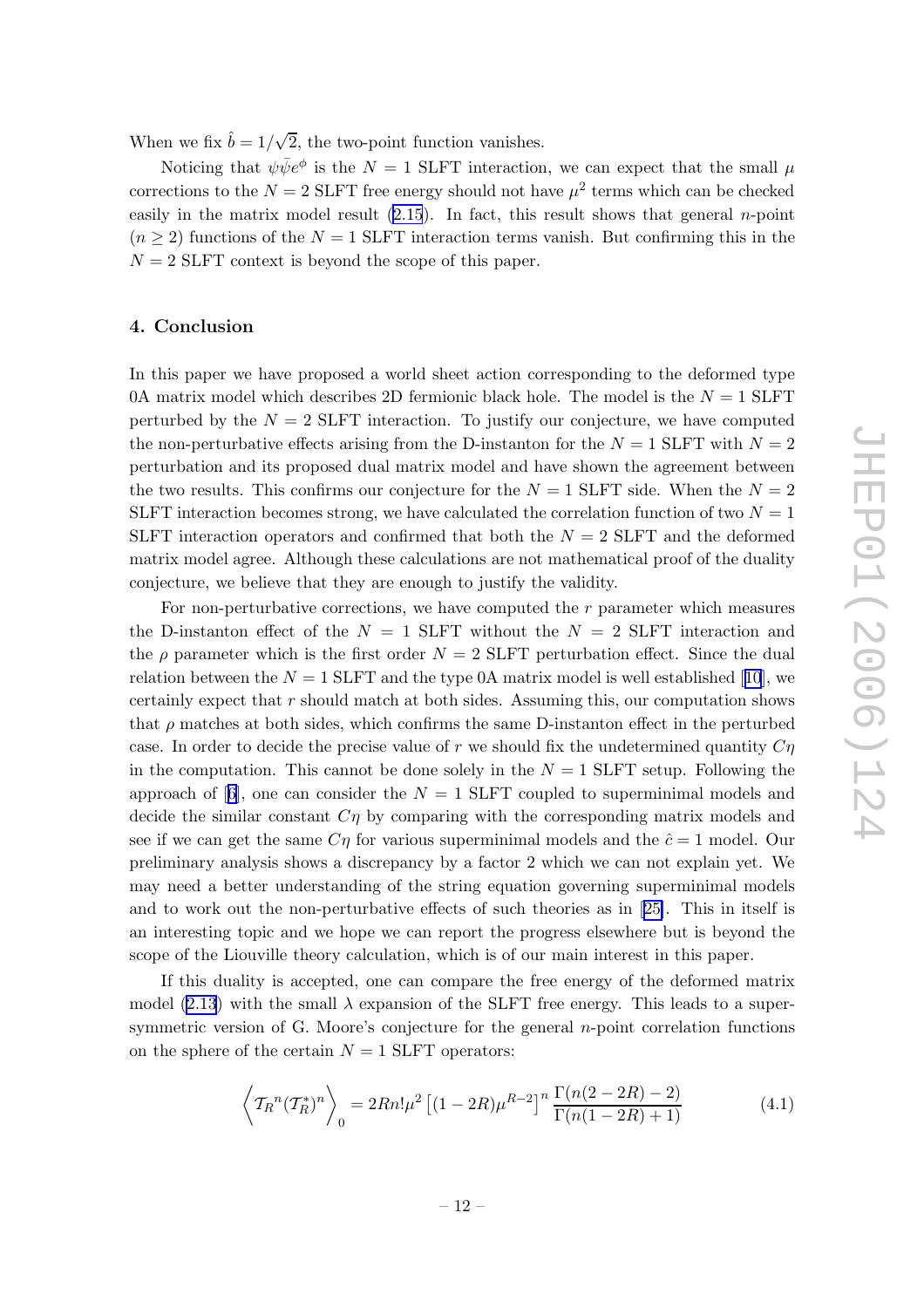<span id="page-13-0"></span>where

$$
\mathcal{T}_R = i \int d^2 z d^2 \theta e^{i \frac{R}{2} \tilde{X} + (1 - \frac{R}{2}) \Phi}.
$$
\n(4.2)

Due to technical difficulties of the  $N = 1$  SLFT, this conjecture can not be proved by direct calculations. But this result seems natural because the ordinary Liouville theory and the  $N = 1$  SLFT share many physical properties like coupling constant duality in common.<sup>1</sup>

## Acknowledgments

This work was supported by KOSEF with grant number M60501000025-05A0100-02500 (CA,MY), KRF with grant number 2004-042-C00023 (JP,MY), SRC Program of KOSEF with grant number R11-2005-021(CK), and JSPS (TS).

## A. Two-point functions of the  $N = 1$  SLFT

The three-point function of the  $N = 1$  SLFT is given by [[14\]](#page-16-0)

$$
-\alpha_1^2 \langle \psi \bar{\psi} N_{\alpha_1} N_{\alpha_2} N_{\alpha_3} \rangle =
$$
\n
$$
= i \left[ \mu \pi \gamma \left( \frac{bQ}{2} \right) b^{1-b^2} \right]^{\frac{Q-\sum \alpha_i}{b}} \frac{2 \Upsilon'_{NS}(0) \Upsilon_{NS}(2\alpha_1) \Upsilon_{NS}(2\alpha_2) \Upsilon_{NS}(2\alpha_3)}{\Upsilon_R(\alpha_{1+2+3} - Q) \Upsilon_R(\alpha_{1+2-3}) \Upsilon_R(\alpha_{2+3-1}) \Upsilon_R(\alpha_{3+1-2})},
$$
\n(A.1)

where

$$
\Upsilon_{NS}(x) = \Upsilon\left(\frac{x}{2}\right)\Upsilon\left(\frac{x+Q}{2}\right), \qquad \Upsilon_R(x) = \Upsilon\left(\frac{x+b}{2}\right)\Upsilon\left(\frac{x+b^{-1}}{2}\right), \tag{A.2}
$$

and  $\Upsilon(x)$  satisfies the following formulae

$$
\Upsilon'(0) = \Upsilon(b),
$$
  
\n
$$
\Upsilon(x+b) = \gamma(bx)b^{1-2bx}\Upsilon(x),
$$
  
\n
$$
\Upsilon(x+1/b) = \gamma(x/b)b^{2x/b-1}\Upsilon(x).
$$

For  $\alpha_1 = \alpha_2 = \alpha_3 = b$ , using the formulae

$$
\begin{aligned}\n\Upsilon'_{NS}(0) &= \frac{1}{2} \Upsilon_R(b), \\
\frac{\Upsilon_{NS}(2b)}{\Upsilon_R(b)} &= \gamma \left(\frac{bQ}{2}\right) b^{1-bQ}, \\
\frac{\Upsilon_{NS}(2b)}{\Upsilon_R(2b - \frac{1}{b})} &= -\gamma \left(\frac{1}{2} \left(1 - \frac{1}{b^2}\right)\right) \left(\frac{bQ}{2} - 1\right)^2 b^{-2 - \frac{1}{b^2}},\n\end{aligned}
$$

we find

$$
-b^2 \langle \psi \bar{\psi} N_b N_b N_b \rangle = -i(\mu \pi)^{\frac{1}{b^2}-2} \left[ \gamma \left( \frac{bQ}{2} \right) \right]^{\frac{1}{b^2}} b^{-5} \gamma \left( \frac{1}{2} \left( 1 - \frac{1}{b^2} \right) \right) \left( \frac{bQ}{2} - 1 \right)^2.
$$
 (A.3)

<sup>1</sup>After the paper was accepted, we were aware of the work [[26\]](#page-17-0) which discusses this question in the matrix model side.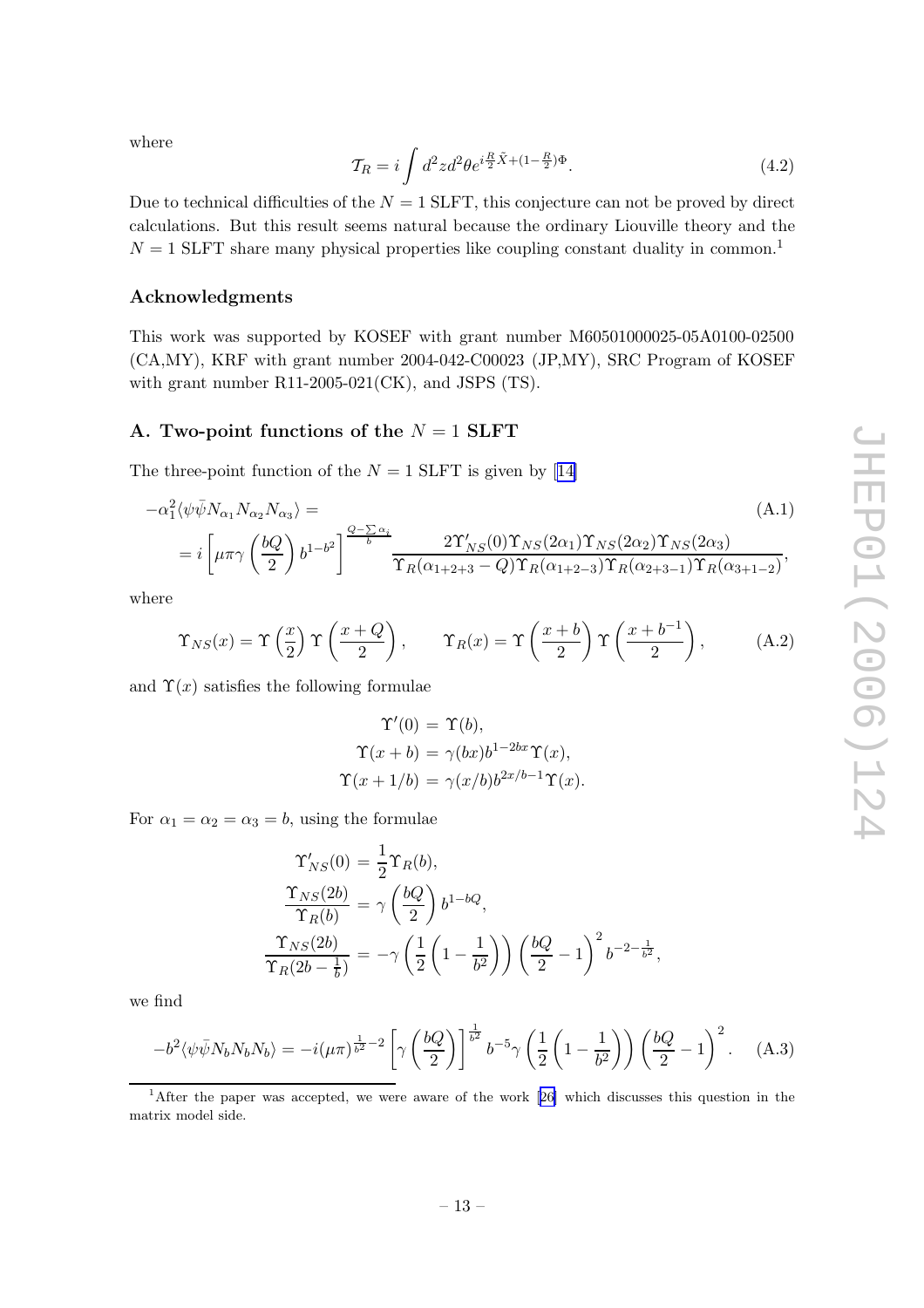<span id="page-14-0"></span>Integrating this, we obtain

$$
\langle e^{b\phi} e^{b\phi} \rangle = \frac{b^{-1}}{4\pi} \left( \frac{1}{b^2} - 1 \right) \left[ \mu \pi \gamma \left( \frac{bQ}{2} \right) \right]^{\frac{1}{b^2} - 1} \gamma \left( \frac{bQ}{2} \right) \gamma \left( \frac{1}{2} \left( 1 - \frac{1}{b^2} \right) \right). \tag{A.4}
$$

For the two-point function  $\langle V_{b-\frac{R}{2}}V_{b-\frac{R}{2}}\rangle$ , one can integrate a three-point function  $\langle \psi \bar{\psi} V_b V_{b-\frac{R}{2}} V_{b-\frac{R}{2}} \rangle$ . Setting  $\alpha_1 = b$ ,  $\alpha_2 = \alpha_3 = b - \frac{R}{2}$  $\frac{R}{2}$  in [\(A.2\)](#page-13-0) and using the formulae

$$
\frac{\Upsilon_{NS}(2b-R)}{\Upsilon_R(b-R)} = \gamma \left( b \left( \frac{Q}{2} - \frac{R}{2} \right) \right) b^{1+bR-bQ},
$$
\n
$$
\frac{\Upsilon_{NS}(2b-R)}{\Upsilon_R(2b - \frac{1}{b} - R)} = -\gamma \left( \frac{1}{2} \left( 1 - \frac{1}{b^2} - \frac{R}{b} \right) \right) \left( b \left( \frac{Q}{2} - \frac{R}{2} \right) - 1 \right)^2 b^{-2 - \frac{1}{b^2} - \frac{R}{b}},
$$

we find

$$
-b^2 \langle \psi \bar{\psi} V_b V_{b-\frac{R}{2}} V_{b-\frac{R}{2}} \rangle = -i \left[ \mu \pi \gamma \left( \frac{bQ}{2} \right) \right]^{\frac{1}{b^2} - 2 + \frac{R}{b}} \gamma \left( \frac{bQ}{2} \right) b^{-5} \gamma \left( b \left( \frac{Q}{2} - \frac{R}{2} \right) \right) \times \times \gamma \left( \frac{1}{2} \left( 1 - \frac{1}{b^2} - \frac{R}{b} \right) \right) \left( b \left( \frac{Q}{2} - \frac{R}{2} \right) - 1 \right)^2.
$$
 (A.5)

Integrating this, we obtain

$$
\langle V_{b-\frac{R}{2}}V_{b-\frac{R}{2}} \rangle = \frac{b^{-1}}{4\pi} \left(\frac{1}{b^2} - 1 + \frac{R}{b}\right) \left[\mu\pi\gamma \left(\frac{bQ}{2}\right)\right]^{\frac{1}{b^2} - 1 + \frac{R}{b}} \gamma \left(\frac{1}{2}(1 + b^2 - bR)\right) \times \times \gamma \left(\frac{1}{2}\left(1 - \frac{1}{b^2} - \frac{R}{b}\right)\right).
$$
\n(A.6)

## B. Two-point functions of the  $N = 2$  SLFT

We consider the vertex operators of the following form

$$
V_{m,\tilde{m}}^{j(s,\tilde{s})} = \exp\left[\sqrt{\frac{2}{k}}(i(m+s)x_L + i(\bar{m}+\bar{s})x_R - j\phi) + isH_L + i\bar{s}H_R\right],
$$
(B.1)

where  $H_{L,R}$  are bosonized fermions and  $s, \overline{s} \in Z$  for the NS sector,  $s, \overline{s} \in Z + \frac{1}{2}$  for the R sector. The constant k is related to the  $N = 2$  SLFT coupling constant  $\hat{b}$  by  $k = \hat{b}^2$ . The dimensions are given by

$$
\Delta = -\frac{j(j+1)}{k} + \frac{(m+s)^2}{k} + \frac{s^2}{2}, \quad \bar{\Delta} = -\frac{j(j+1)}{k} + \frac{(\bar{m} + \bar{s})^2}{k} + \frac{\bar{s}^2}{2},\tag{B.2}
$$

and the  $U(1)$  charges are given by

$$
\omega = \frac{2(m+s)}{k} + s, \qquad \bar{\omega} = \frac{2(\bar{m} + \bar{s})}{k} + \bar{s}.
$$
 (B.3)

When  $s = \bar{s} = 0$ , m and  $\bar{m}$  are given by

$$
m = \frac{n + wk}{2}, \qquad \bar{m} = \frac{n - wk}{2}, \tag{B.4}
$$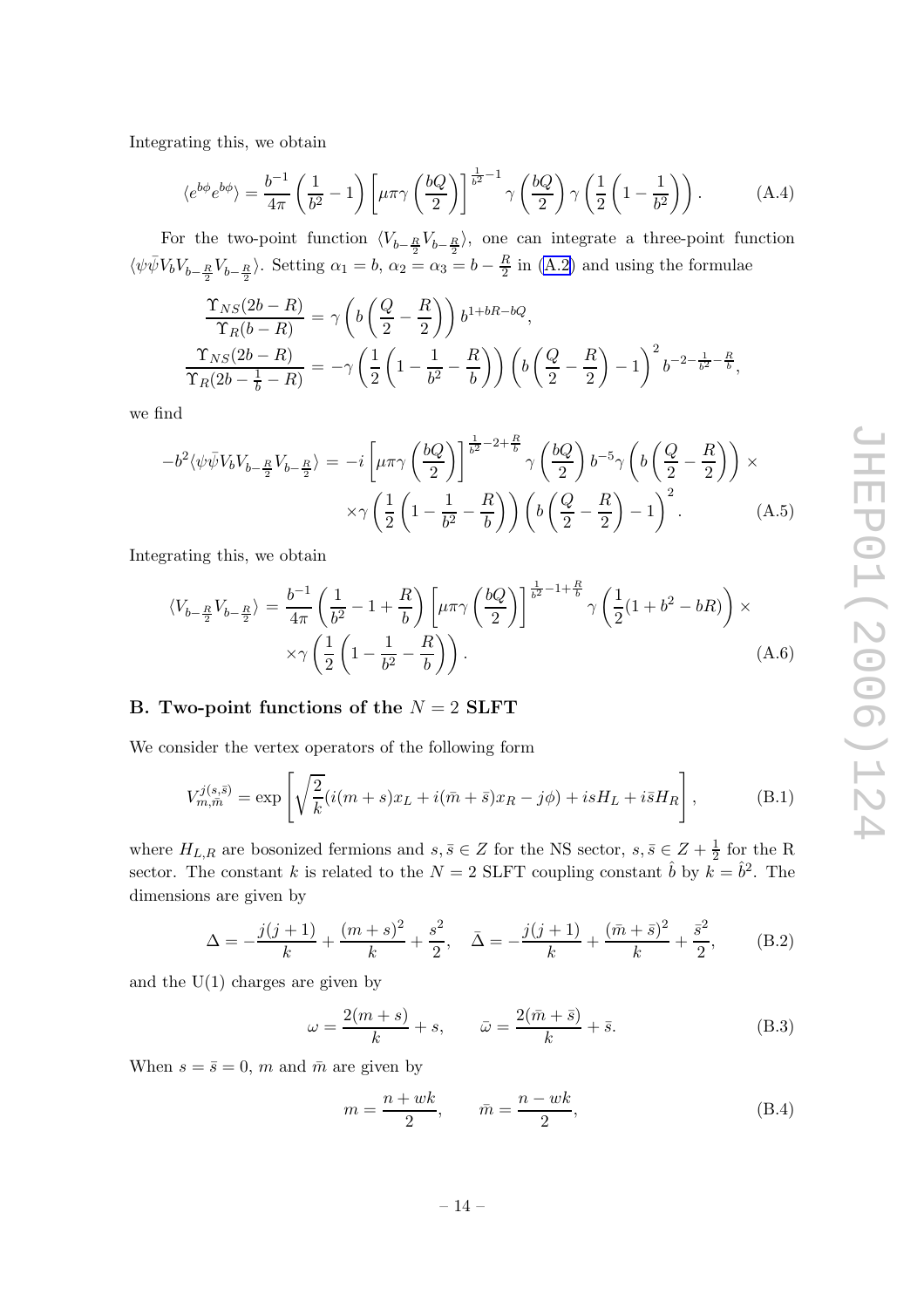<span id="page-15-0"></span>where  $n$  and  $w$  are momentum and winding numbers respectively.

The two-point function of the operator  $\psi \bar{\psi} e^{\sqrt{2}\hat{b}\phi} = \psi \bar{\psi} e^{\hat{b}(\phi^+ + \phi^-)}$  satisfies the following relation

$$
\langle \psi \bar{\psi} e^{\hat{b}(\phi^+ + \phi^-)} \psi \bar{\psi} e^{\hat{b}(\phi^+ + \phi^-)} \rangle = -\left(\frac{1}{\hat{b}^2} - 1\right)^2 \langle e^{\hat{b}(\phi^+ + \phi^-)} e^{\hat{b}(\phi^+ + \phi^-)} \rangle.
$$
 (B.5)

The operator  $e^{\hat{b}(\phi^+ + \phi^-)}$  is identified with the vertex operator of the form  $(B.1)$  $(B.1)$ :  $e^{\hat{b}(\phi^+ + \phi^-)}$  $V_{0.0}^{-k(0,0)}$  $\langle e^{\hat{b}(\phi^++\phi^-)}e^{\hat{b}(\phi^++\phi^-)}\rangle$  is computed by integrating the three-point function  $\langle e^{\hat{b}(\phi^+ + \phi^-)} e^{\hat{b}(\phi^+ + \phi^-)} \psi^- \bar{\psi}^- e^{\hat{b}\phi^+} \rangle$  and  $\langle e^{\hat{b}(\phi^+ + \phi^-)} e^{\hat{b}(\phi^+ + \phi^-)} \psi^+ \bar{\psi}^+ e^{\hat{b}\phi^-} \rangle$ with respect to  $-i\hat{b}^2\lambda$ . The three-point function of  $N = 2$  SLFT is given in [[23](#page-16-0)]. Using the result there, we find

$$
\langle e^{\hat{b}(\phi^+ + \phi^-)} e^{\hat{b}(\phi^+ + \phi^-)} \psi^- \bar{\psi}^- e^{\hat{b}\phi^+} \rangle = \langle V_{0,0}^{-k(0,0)} V_{0,0}^{-k(0,0)} V_{k/2+1,k/2+1}^{-k/2(-1,-1)} \rangle = F_- D_-.
$$
 (B.6)

The expressions of  $F_-\$  and  $D_-\$  are written in [[23\]](#page-16-0) and they are calculated as

$$
F_{-} = -\frac{1}{\hat{b}^{4}}\gamma(1-\hat{b}^{2})^{3},
$$
  
\n
$$
D_{-} = \nu^{-\frac{5}{2}\hat{b}^{2}+1}\frac{\hat{b}^{6\hat{b}^{2}+2/\hat{b}^{2}-6}}{\sqrt{2}}\frac{\Upsilon(-2\hat{b}+1/\hat{b})^{2}\Upsilon(-\hat{b}+1/\hat{b})}{\Upsilon(3\hat{b}-1/\hat{b})\Upsilon(\hat{b})\Upsilon(2\hat{b})}
$$
  
\n
$$
= -\lambda^{\frac{2}{\hat{b}^{2}}-5}\frac{\hat{b}^{-9}}{\sqrt{2}}\frac{\gamma(2-1/\hat{b}^{2})(2\hat{b}^{2}-1)^{2}}{\gamma(1-2\hat{b}^{2})\gamma(1-\hat{b}^{2})},
$$

and we obtain

$$
\langle e^{\hat{b}(\phi^+ + \phi^-)} e^{\hat{b}(\phi^+ + \phi^-)} \psi^- \bar{\psi}^- e^{\hat{b}\phi^+} \rangle = \lambda^{\frac{2}{b^2} - 5} \frac{\hat{b}^{-13}}{\sqrt{2}} \frac{\gamma (1 - \hat{b}^2)^2 \gamma (2 - 1/\hat{b}^2)(2\hat{b}^2 - 1)^2}{\gamma (1 - 2\hat{b}^2)}.
$$
 (B.7)

Similarly we find

$$
\langle e^{\hat{b}(\phi^+ + \phi^-)} e^{\hat{b}(\phi^+ + \phi^-)} \psi^+ \bar{\psi}^+ e^{\hat{b}\phi^-} \rangle = \langle V_{0,0}^{-k(0,0)} V_{0,0}^{-k(0,0)} V_{-k/2-1,-k/2-1}^{-k/2} \rangle \n= \langle e^{\hat{b}(\phi^+ + \phi^-)} e^{\hat{b}(\phi^+ + \phi^-)} \psi^- \bar{\psi}^- e^{\hat{b}\phi^+} \rangle.
$$
\n(B.8)

Integrating the sum of (B.7) and (B.8), we obtain

$$
\langle e^{\hat{b}(\phi^+ + \phi^-)} e^{\hat{b}(\phi^+ + \phi^-)} \rangle = \frac{\sqrt{2}}{2} i \hat{b}^{-9} (2\hat{b}^2 - 1) \frac{\gamma (1 - \hat{b}^2)^2 \gamma (2 - 1/\hat{b}^2)}{\gamma (1 - 2\hat{b}^2)} \lambda^{\frac{2}{\hat{b}^2} - 4}.
$$
 (B.9)

Substituting in (B.5), we obtain [\(3.36](#page-11-0)).

#### References

- [1] A.M. Polyakov, *Quantum geometry of bosonic strings, [Phys. Lett.](http://www-spires.slac.stanford.edu/spires/find/hep/www?j=PHLTA%2CB103%2C207)* **B 103** (1981) 207.
- [2] E. Witten, On string theory and black holes, Phys. Rev.  $\bf{D}$  44 [\(1991\) 314.](http://www-spires.slac.stanford.edu/spires/find/hep/www?j=PHRVA%2CD44%2C314)
- [3] V. Fateev, A. Zamolodchikov and Al. Zamolodchikov, unpublished.
- [4] V. Kazakov, I.K. Kostov and D. Kutasov, A matrix model for the two-dimensional black hole, [Nucl. Phys.](http://www-spires.slac.stanford.edu/spires/find/hep/www?j=NUPHA%2CB622%2C141) B 622 (2002) 141 [[hep-th/0101011](http://xxx.lanl.gov/abs/hep-th/0101011)].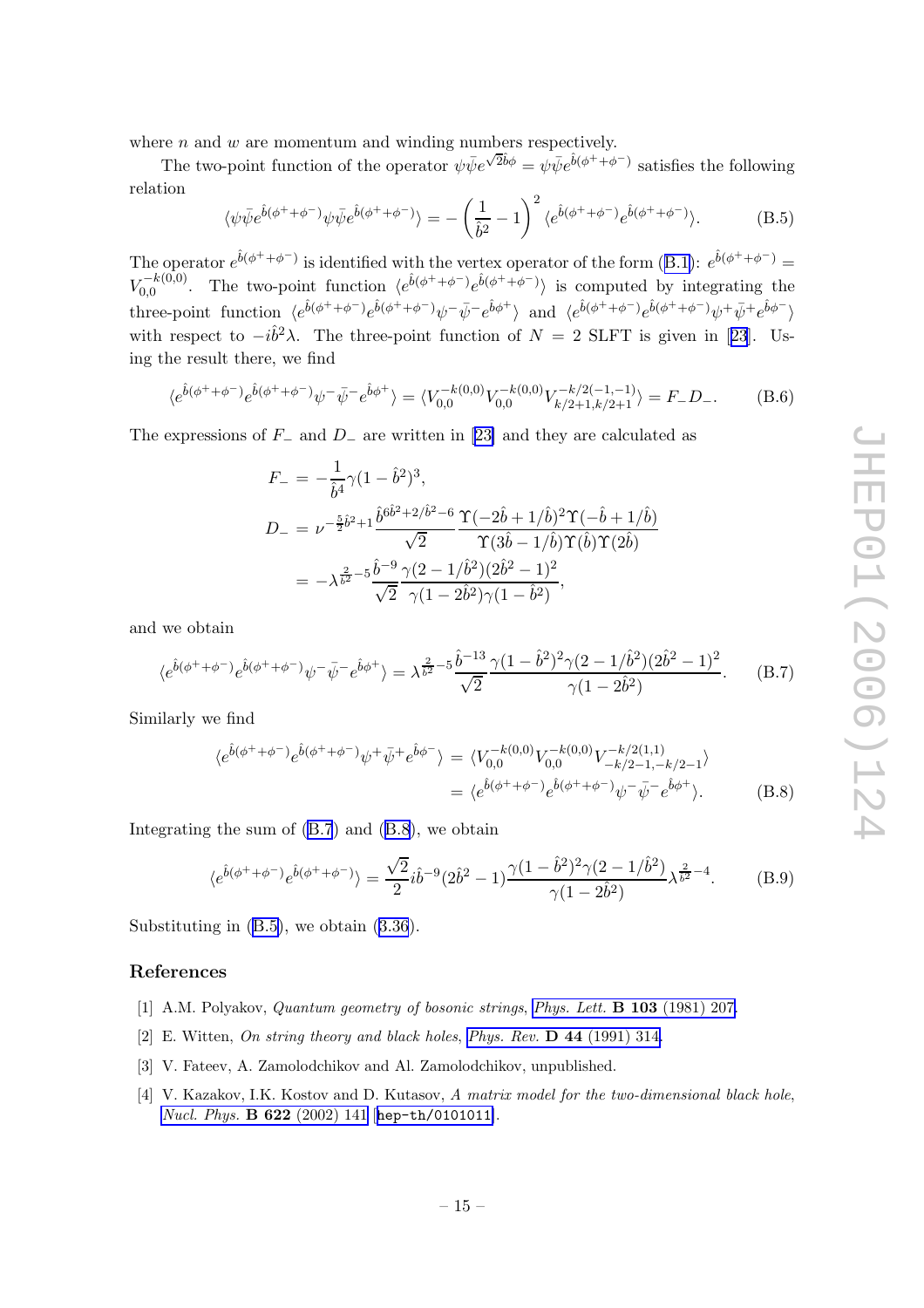- <span id="page-16-0"></span>[5] G.W. Moore, *Gravitational phase transitions and the Sine-Gordon model*, [hep-th/9203061](http://xxx.lanl.gov/abs/hep-th/9203061).
- [6] S.Y. Alexandrov, V.A. Kazakov and D. Kutasov, Non-perturbative effects in matrix models and D-branes, JHEP 09 [\(2003\) 057](http://jhep.sissa.it/stdsearch?paper=09%282003%29057) [[hep-th/0306177](http://xxx.lanl.gov/abs/hep-th/0306177)].
- [7] V. Fateev, A.B. Zamolodchikov and A.B. Zamolodchikov, Boundary Liouville field theory. I: boundary state and boundary two-point function , [hep-th/0001012](http://xxx.lanl.gov/abs/hep-th/0001012) .
- [8] A.B. Zamolodchikov and A.B. Zamolodchikov, *Liouville field theory on a pseudosphere*, [hep-th/0101152](http://xxx.lanl.gov/abs/hep-th/0101152) .
- [9] J. Park and T. Suyama, Type 0a matrix model of black hole, integrability and holography, Phys. Rev. D 71 [\(2005\) 086002](http://www-spires.slac.stanford.edu/spires/find/hep/www?j=PHRVA%2CD71%2C086002) [[hep-th/0411006](http://xxx.lanl.gov/abs/hep-th/0411006)].
- [10] M.R. Douglas et al., A new hat for the  $c=1$  matrix model, [hep-th/0307195](http://xxx.lanl.gov/abs/hep-th/0307195): T. Takayanagi and N. Toumbas, A matrix model dual of type 0B string theory in two dimensions, JHEP **07** [\(2003\) 064](http://jhep.sissa.it/stdsearch?paper=07%282003%29064).
- [11] K. Hori and A. Kapustin, Duality of the fermionic 2d black hole and  $N = 2$  Liouville theory as mirror symmetry , JHEP 08 [\(2001\) 045](http://jhep.sissa.it/stdsearch?paper=08%282001%29045) [[hep-th/0104202](http://xxx.lanl.gov/abs/hep-th/0104202)].
- [12] R.C. Rashkov and M. Stanishkov, *Three-point correlation functions in*  $n = 1$  *super Lioville theory, [Phys. Lett.](http://www-spires.slac.stanford.edu/spires/find/hep/www?j=PHLTA%2CB380%2C49)*  $\bf{B}$  380 (1996) 49 [[hep-th/9602148](http://xxx.lanl.gov/abs/hep-th/9602148)].
- [13] R.H. Poghosian, *Structure constants in the*  $N = 1$  super-Liouville field theory, [Nucl. Phys.](http://www-spires.slac.stanford.edu/spires/find/hep/www?j=NUPHA%2CB496%2C451) **B** 496 [\(1997\) 451](http://www-spires.slac.stanford.edu/spires/find/hep/www?j=NUPHA%2CB496%2C451) [[hep-th/9607120](http://xxx.lanl.gov/abs/hep-th/9607120)].
- [14] T. Fukuda and K. Hosomichi, Super Liouville theory with boundary, [Nucl. Phys.](http://www-spires.slac.stanford.edu/spires/find/hep/www?j=NUPHA%2CB635%2C215) **B 635** [\(2002\) 215](http://www-spires.slac.stanford.edu/spires/find/hep/www?j=NUPHA%2CB635%2C215) [[hep-th/0202032](http://xxx.lanl.gov/abs/hep-th/0202032)].
- [15] C. Ahn, C. Rim and M. Stanishkov, *Exact one-point function of*  $N = 1$  super-Liouville theory with boundary, [Nucl. Phys.](http://www-spires.slac.stanford.edu/spires/find/hep/www?j=NUPHA%2CB636%2C497) **B 636** (2002) 497 [[hep-th/0202043](http://xxx.lanl.gov/abs/hep-th/0202043)].
- [16] C. Ahn, C. Kim, C. Rim and M. Stanishkov, *Duality in*  $N = 2$  super-Liouville theory, *[Phys.](http://www-spires.slac.stanford.edu/spires/find/hep/www?j=PHRVA%2CD69%2C106011)* Rev. D 69 [\(2004\) 106011](http://www-spires.slac.stanford.edu/spires/find/hep/www?j=PHRVA%2CD69%2C106011) [[hep-th/0210208](http://xxx.lanl.gov/abs/hep-th/0210208)].
- [17] T. Eguchi and Y. Sugawara, Modular bootstrap for boundary  $N = 2$  Liouville theory, [JHEP](http://jhep.sissa.it/stdsearch?paper=01%282004%29025) 01 [\(2004\) 025](http://jhep.sissa.it/stdsearch?paper=01%282004%29025) [[hep-th/0311141](http://xxx.lanl.gov/abs/hep-th/0311141)].
- [18] S. Ribault and V. Schomerus, *Branes in the 2-d black hole*, *JHEP* 02 [\(2004\) 019](http://jhep.sissa.it/stdsearch?paper=02%282004%29019) [[hep-th/0310024](http://xxx.lanl.gov/abs/hep-th/0310024)].
- [19] C. Ahn, M. Stanishkov and M. Yamamoto, Zz-branes of  $N = 2$  super-Liouville theory, [JHEP](http://jhep.sissa.it/stdsearch?paper=07%282004%29057) 07 [\(2004\) 057](http://jhep.sissa.it/stdsearch?paper=07%282004%29057) [[hep-th/0405274](http://xxx.lanl.gov/abs/hep-th/0405274)].
- [20] J. McGreevy, S. Murthy and H.L. Verlinde, Two-dimensional superstrings and the supersymmetric matrix model, JHEP 04 [\(2004\) 015](http://jhep.sissa.it/stdsearch?paper=04%282004%29015) [[hep-th/0308105](http://xxx.lanl.gov/abs/hep-th/0308105)].
- [21] D. Israel, A. Pakman and J. Troost, *D*-branes in  $N = 2$  Liouville theory and its mirror, [Nucl.](http://www-spires.slac.stanford.edu/spires/find/hep/www?j=NUPHA%2CB710%2C529) Phys. **B 710** [\(2005\) 529](http://www-spires.slac.stanford.edu/spires/find/hep/www?j=NUPHA%2CB710%2C529) [[hep-th/0405259](http://xxx.lanl.gov/abs/hep-th/0405259)].
- [22] A. Fotopoulos, V. Niarchos and N. Prezas, D-branes and extended characters in  $SL(2,\mathbb{R})/u(1)$ , [Nucl. Phys.](http://www-spires.slac.stanford.edu/spires/find/hep/www?j=NUPHA%2CB710%2C309) **B 710** (2005) 309 [[hep-th/0406017](http://xxx.lanl.gov/abs/hep-th/0406017)].
- [23] K. Hosomichi,  $N = 2$  Liouville theory with boundary, [hep-th/0408172](http://xxx.lanl.gov/abs/hep-th/0408172).
- [24] J.L. Cardy, Conformal invariance and surface critical behavior, [Nucl. Phys.](http://www-spires.slac.stanford.edu/spires/find/hep/www?j=NUPHA%2CB240%2C514) **B 240** (1984) [514](http://www-spires.slac.stanford.edu/spires/find/hep/www?j=NUPHA%2CB240%2C514).